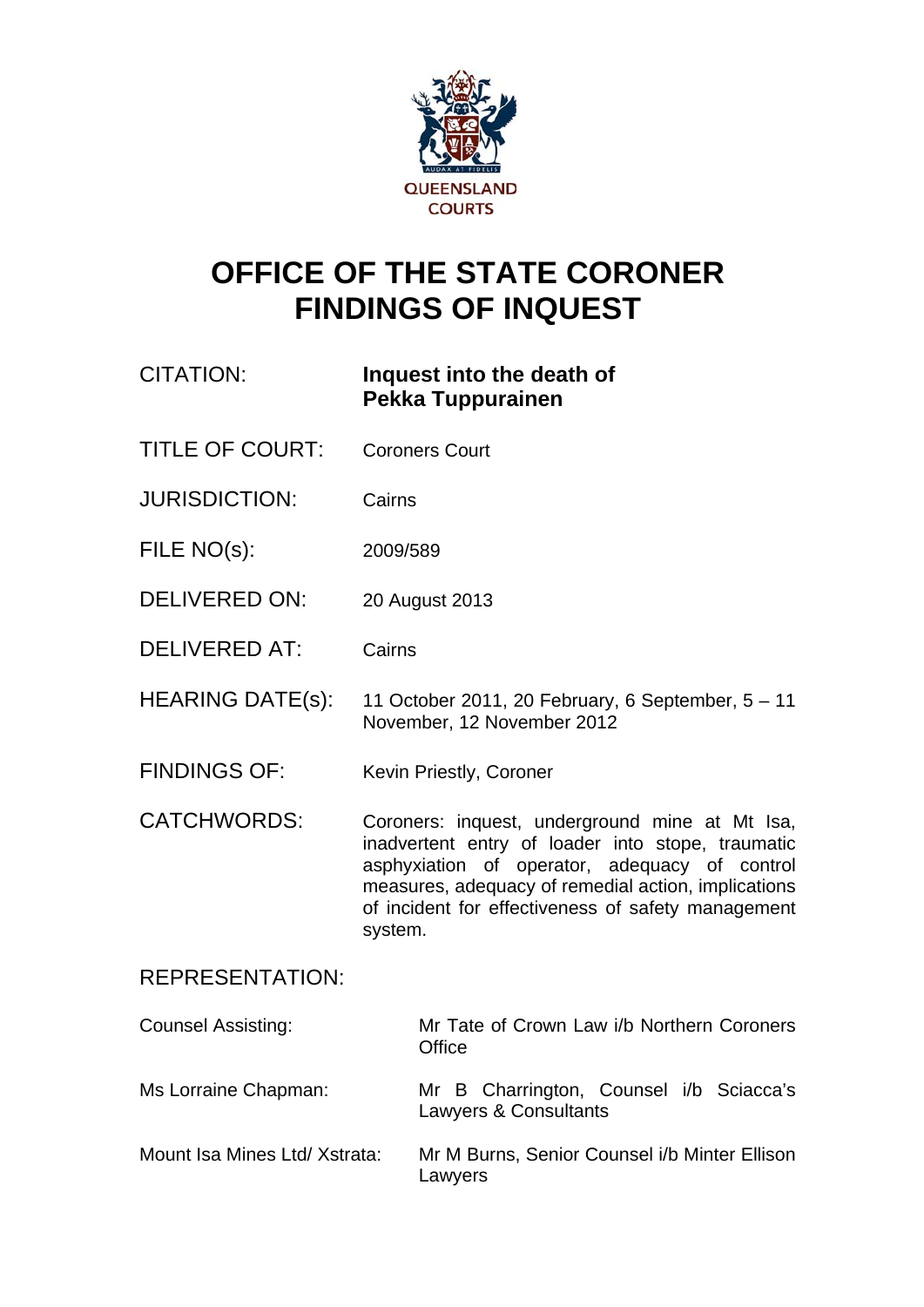# *Introduction*

Pekka Tuppurainen was employed as a loader operator and was working in the underground mine known as George Fisher South, located about 20 km north of Mt Isa. He had many years experience as a miner, starting with Mt Isa Mines in 1975 and transferring to George Fisher Mine in 2003.

Between 11.15 and 11.40pm on Tuesday 19 May, 2009 Mr Tuppurainen was operating a loader in the course of a backfilling over a sheer vertical drop in the form of a stope between sublevels 8E to 8C, when the loader went over the edge and into the stope.

At about 11.40pm Shift Supervisor Mr Mark Jones arrived at the location to check on Mr Tuppurainen and discovered the loader in the stope. It was positioned upside down and partially submerged in the pile of backfill waste material rising from sublevel 8C. He raised the alarm and a mine rescue emergency was initiated. Mr Jones called to Mr Tuppurainen but there was no response. Music was heard coming from the loader as well as the sound of the reversing beeper. Mr Jones obtained permission to go to sublevel 8C although he was not allowed to enter the stope. Mr Jones went to that level and again called to Mr Tuppurainen. There was no response. Superintendents arrived at the scene and started assessing the situation. The area was secured. It took some time to ensure the stope was safe to enter. Eventually, Mr Davis, Acting Mine Manager, was able to enter the stope, climb the waste material and access the cabin of the loader. He found Mr Tuppurainen was deceased and left the stope. A mines rescue officer also accessed the cabin and confirmed that assessment.

Mines personnel withdrew to the surface to plan the safe recovery of the body of Mr Tuppurainen and the loader. Later, another loader was remotely operated by line of sight to remove material beneath and around Mr Tuppurainen's loader and lower it to the floor of sublevel 8C. It was then dragged clear of the stope. The body of Mr Tuppurainen was recovered from the cabin and taken to the surface.

On 25 May 2009 Dr Urankar conducted an autopsy including internal examination of Mr Tuppurainen and concluded he died from traumatic asphyxiation. She reported there were no significant injuries sustained in the incident to account for his death. However, she was shown photographs of the scene depicting Mr Tuppurainen in the cabin surrounded by a significant amount of rock and dirt, particularly around his chest and covering his face. Dr Urankar found dirt present in the lower airways suggesting he was alive during the incident and did not succumb to natural disease. She thought the pressure of the dirt on the chest and abdomen would severely restrict movement of the chest wall and diaphragm preventing sufficient respiration leading to asphyxia and death. Alternatively, or in combination, there was obstruction of the airways by the dirt leading to a lack of oxygen.

I am required to make findings about who died, when the person died, where the person died, what caused the person's death (the medical cause of death)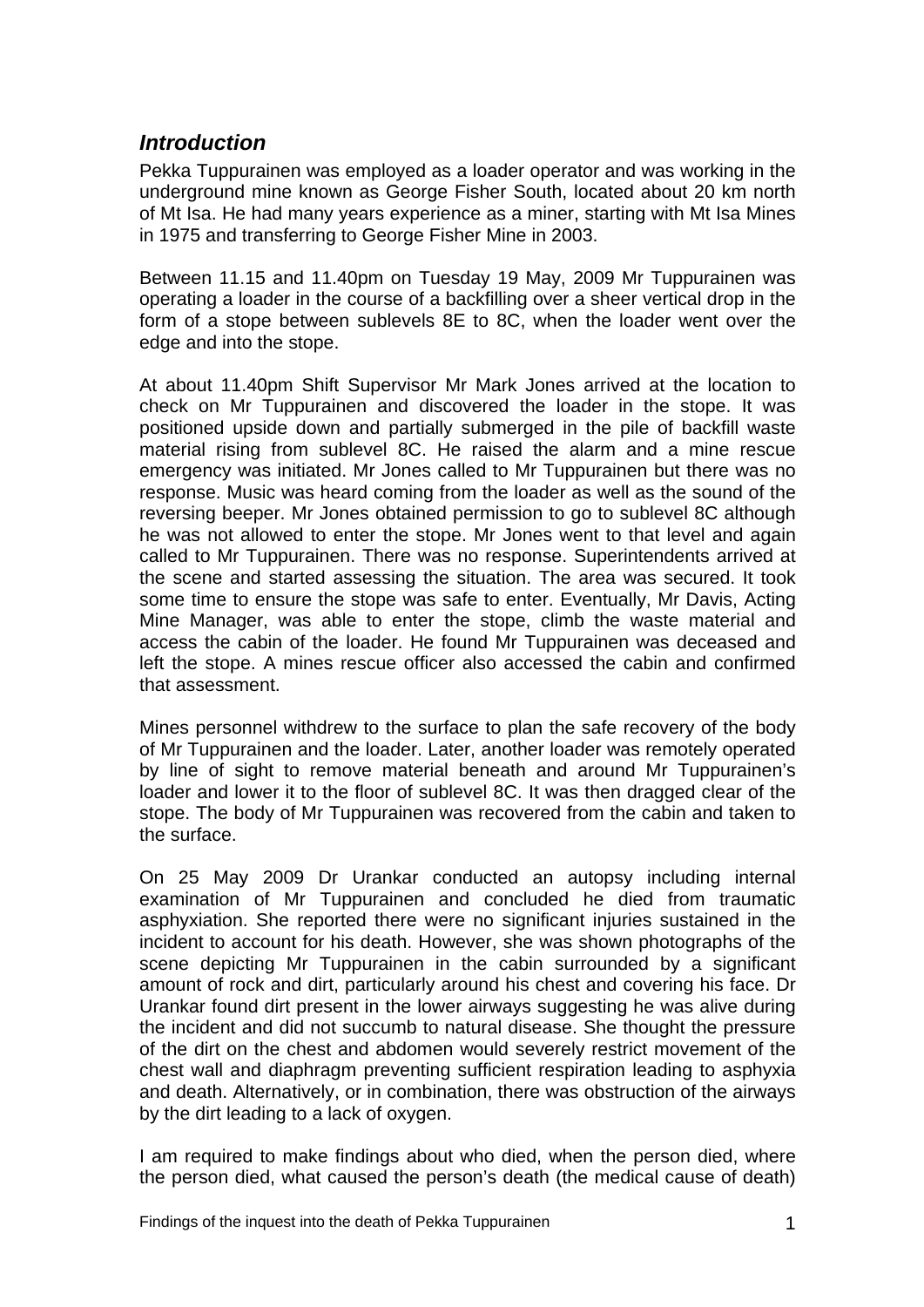and how the person died. Most of the required findings can be made on the available information. The question of how Mr Tuppurainen died requires more detailed consideration. In pursuing this course, I am mindful that a Coroner is precluded from including in the findings any statement or comment that a person is or may be guilty of an offence or civilly liable for something (s.45(5) and s.46(3) of the Coroners Act 2003).

In addition to the required findings, I am mindful that a Coroner may, whenever appropriate, comment on anything connected with a death investigated at an inquest that relates to public health or safety and ways to prevent deaths from happening in similar circumstances in the future.

A key question relevant to how Mr Tuppurainen died is what Mr Tuppurainen was doing in the moments before the loader went over the edge of the stope? This question may only be answered through an analysis of the findings of the scene investigation, a consideration of the work practices or methods in place, and the experience and knowledge of Mr Tuppurainen. The next question is how the mine operator managed the hazard of inadvertent entry into the stope during backfilling. This involves looking at the extent to which this hazard was identified, the control measures selected and implemented, and their effectiveness. The next question is whether there were other controls measures that might have been used; and if so, what are the implications of the absence of those control measures for the effectiveness of the safety management systems under which the mine operated.

Before considering these issues, a more detailed understanding of the people, organisations, places, machinery and work methods involved in this incident is required.

Inspectors from the Mines Inspectorate within Qld Mines and Energy, Mr Phillip Casey (Lead Inspector) and Mr Richard Horsburgh, conducted an investigation into the fatality. The Lead Inspectors Report to the Chief Inspector of Mines (the Mines Investigation Report) was admitted into evidence. The conclusions of that report formed the basis for discussions during directions hearings about what matters were accepted facts and what matters remained in issue requiring further investigation, particularly through the examination of witnesses.

I have used images, sketches and other material extracted from that report to establish the physical setting of the incident.

The George Fisher Mine is an underground zinc lead silver mine with two distinct areas of operation, George Fisher South (GFS) and George Fisher North (GFN), with some degree of interconnection.

Mr Tuppurainen was an employee of Mt Isa Mines Ltd, a company owned by Xstrata plc.

Mr Tuppurainen worked in D Crew at George Fisher South. His Shift Supervisor was Mr Jones who normally had 13 persons reporting to him, consisting of 6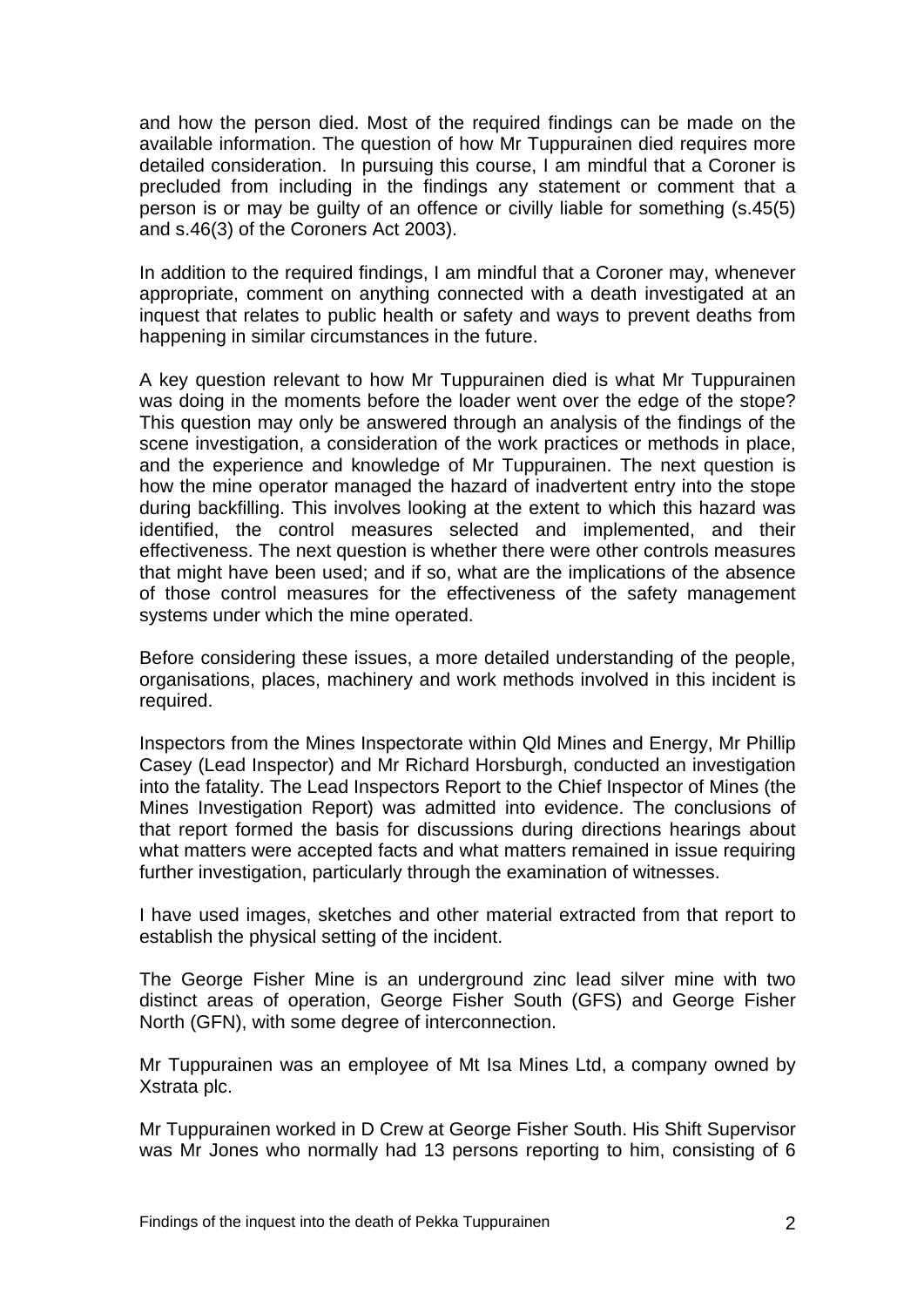loader operators, 3 truck drivers, 1 production driller, 1 ring firer and 2 servicemen.

D Crew was one of four crews that reported to the Operations Superintendent Mr Saltmer. He was one of 7 Superintendents who reported to the Acting Mine Manager Mr Tim Davis, who reported to Mr Anthony Kocken, General Manager Mining, who reported to Mr Kevin Hendry, Site Senior Executive.

Mr Tuppurainen worked 12 hours per day on a work roster comprising four day shifts, four days off, four night shifts and four days off. He was on his second of four night shifts at the time of the incident.

The main method used to mine in GFS was bench stoping to access narrow steeply dipping vein-like ore bodies. Horizontal tunnels or drives about 5m wide and 5 m high were used to access the panel being mined.

Included in the Appendix to my findings is an extract from the Mines Investigation Report that explains the mining method, the backfilling method, the backfilling product, the stope being filled and the loader in use. Photographs, plans, schematics and drawings accompany the explanations. The reader is encouraged to familiarise themselves with these aspects before returning to consider my findings.

#### **Surrounding Circumstances**

The narrative starts with preparations earlier that day for the backfilling operation.

During the morning of Tuesday 19 May, Max Bragg, Loader Operator, cleaned up the drive to the stope for the survey team to safely access and survey the stope. He constructed a bund (earth wall) on the north side of the stope. A survey team then visited the site and conducted a Cavity Modelling Survey to better establish a three-dimensional perspective of the void, particularly the edge of the stope.

A risk assessment for backfilling the stope was completed on the afternoon of 19 May, 2009. It was conducted by a multidisciplinary team comprising Mr Isles, Planning Engineer; Mr DaSilva, Senior Rock Mechanic Engineer; Mr Healy, Geologist; and Mr Saltmer, Operations Superintendent. An experienced Loader Operator normally would participate but none was available at the time of the assessment and the Mine Manager's permission was obtained to continue in the absence of the operator.

The conventional approach to backfilling a stope was to establish an earthen wall or bund (to form a 'stop log') across the full width of the drive at the edge of the stope. The loader operator approached the stop log with a raised, loaded bucket extending over and beyond the stop log and tipped the bucket into the stope. The stop log established the limit to forward travel of the loader relative to the edge. However, at this location the backfilling operation required the loader operator to backfill over what is known as a pillar. It was a 5m section of solid rock floor before which a panel had been mined and backfilled in a like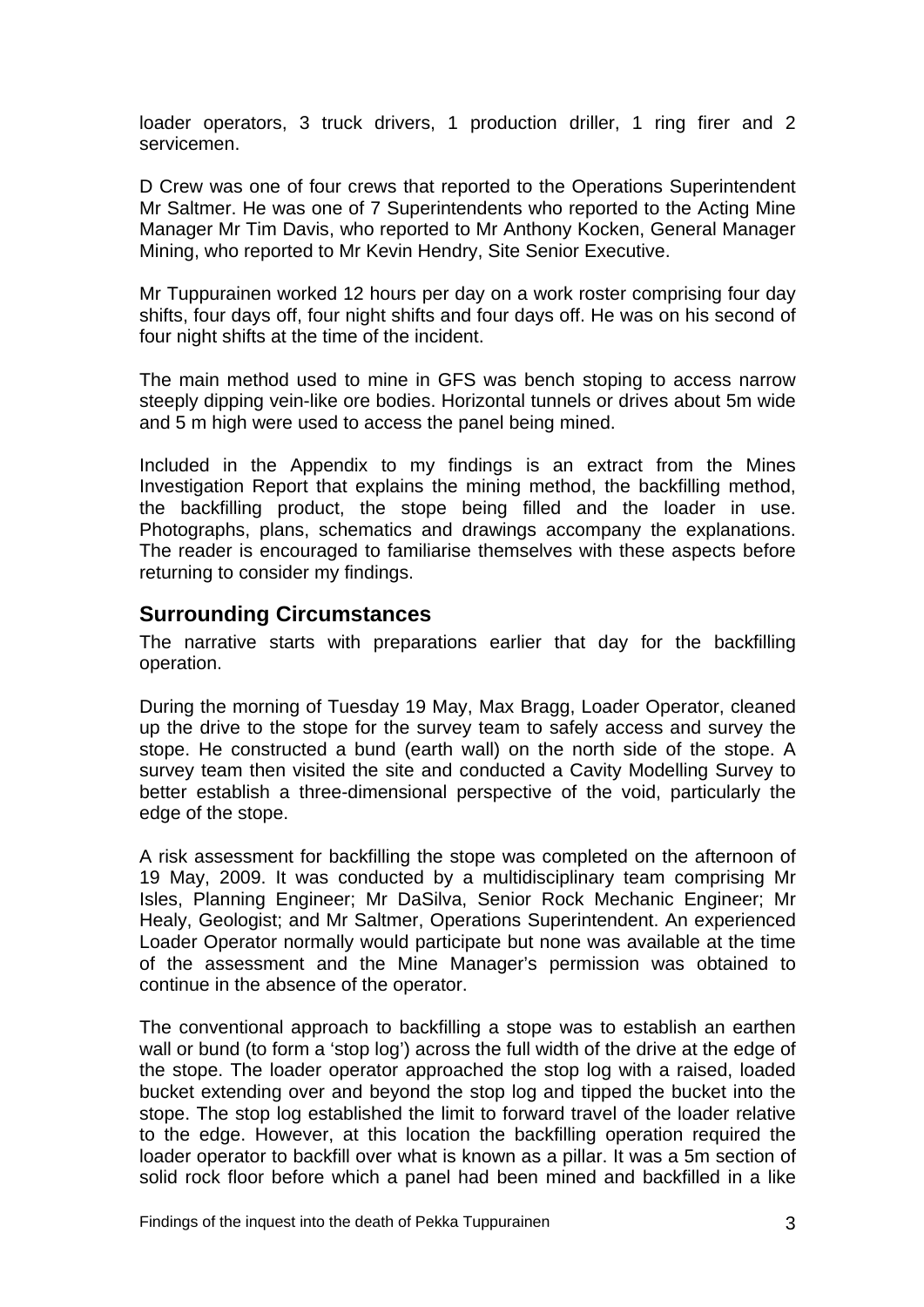manner. The floor on the opposite side of the stope had already been drilled in anticipation of removing further panels. Therefore, access from that side of the stope was excluded. Although a pillar is the original solid rock, the fact that both sides of the pillar had been mined through blasting and, in this instance, one side backfilled; the integrity of the pillar had to be carefully reviewed.

Mr Da Silva inspected the site in the week before and Mr Saltmer inspected the site on the day before this incident. Although they found no issues with the integrity of the pillar, they were mindful of the fact that there were known fault lines intersecting in the vicinity of the stope. The risk assessment reflected a cautious approach. One of the hazards identified in the risk assessment was 'Filling over Pillar'. The existing control which the team identified was a Safe Working Instruction known as SWI 7453009. The level of risk was calculated using a risk matrix at 17.

SWI 7453009 provides a procedure summarised as follows:

- Mark up the site by placing the backfill marker level with the canopy and visible to the operator while the bucket is a minimum of 1m from the edge;
- Construct a stop log at the edge about 1.5m high and across the complete width of the edge (without proceeding past the Backfill Marker); and
- Always maintain a formed up stop log and floor of the backfill site.

The SWI then refers to "Push Stop Log Forward" and outlines the method of doing so. However, the described method assumes the rill (top of the pile of dumped material) is level with the edge from which the operator is dumping. Initially the operator tips over the bund until the rill reaches the level of the floor of the drive. The operator then pushes the bund or stop log forward onto the rill and continues dumping across the top of the rill until reaching the floor of the opposite side. The training package's for mucking (operating a loader underground) fully covers the knowledge and skills required for this operation.

Returning to the Backfill Risk Assessment, it identified additional controls in respect of the hazard "Filling over Pillar" as follows:

Dump and Push. Shift Supervisor and Operator to check pillar integrity prior to starting back fill operations. Do not fill over pillar if its condition is found to be suspect.

The requirement for 'dump and push' was intended to keep the loader further from the edge compared to dumping over the stop log. The loader operator dumped material in front of the stop log, not over it, and pushed that load into the stop log, forcing the back of the stop log over the edge.

The use of 'additional controls' resulted in a reduction of risk from 17 to 8, a level considered acceptable to the team conducting the risk assessment. The additional controls gave rise to additional tasks. The Operator and Shift Supervisor were required to check pillar integrity before starting backfilling and not to fill over the pillar if its condition was poor. The Shift Supervisor was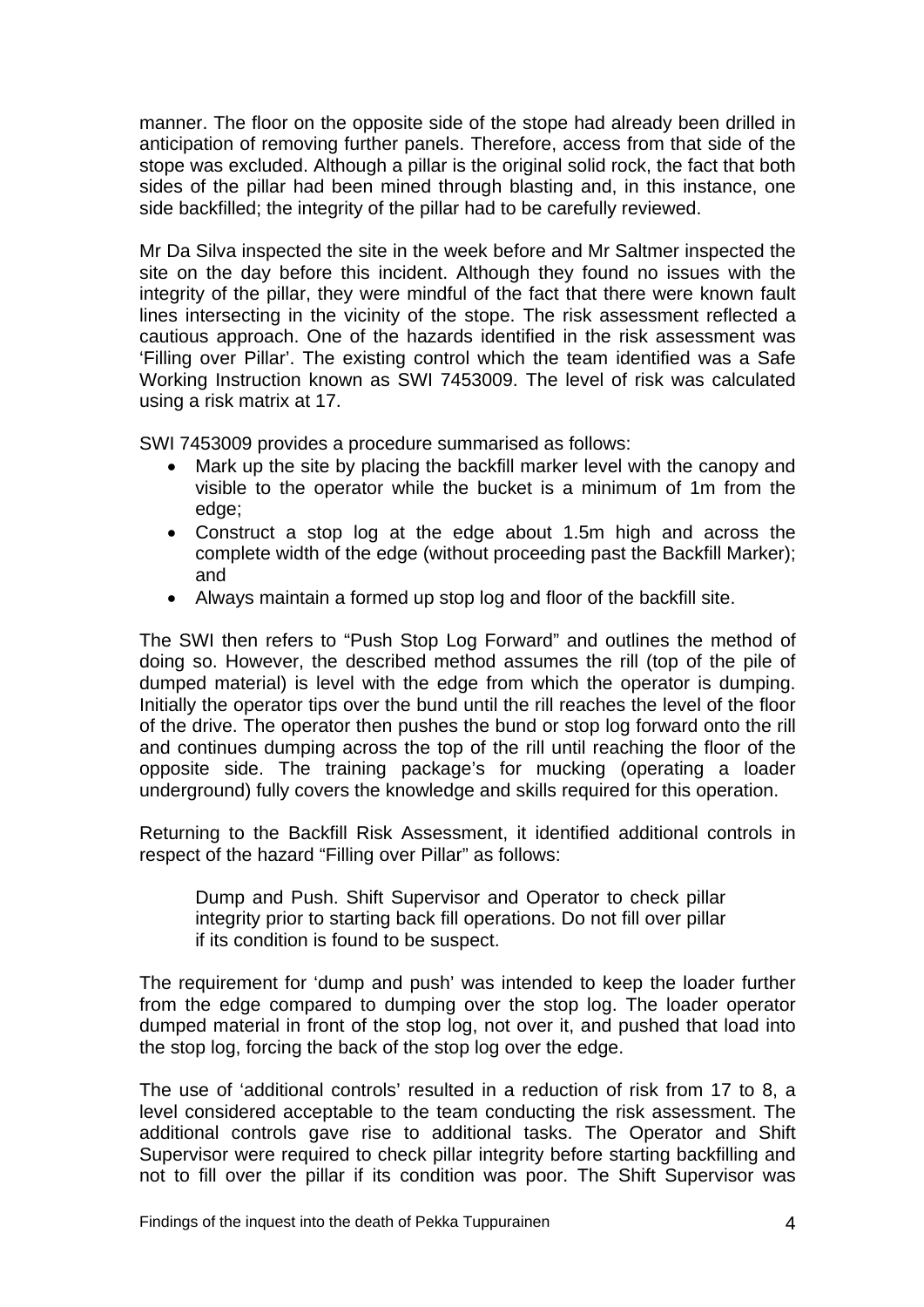required to monitor, on an ongoing basis, backfill operations throughout the shift.

However, no documented procedure existed to guide operators about how to perform dump and push at a vertical edge. The manner of performing dump and push was not included in any training package.

Mr Jones, Night Shift Supervisor, arrived at work about 5pm, went underground and met with Mr Saunders, Day Shift Supervisor to discuss the shift changeover and the work plan.

Mr Tuppurainen arrived at work about 6.45pm and shortly afterwards, Mr Bragg, the Loader Operator from the day, shift arrived at the surface. They discussed aspects of the loader's operation that Mr Tuppurainen was taking over. At 7pm, Mr Tuppurainen went with his crew underground to the Crib Room. Planned underground blasting occurred at 7.39pm and the all clear was given at 8.21pm. In the meantime, Mr Jones discussed the work plan with his crew and allocated each member their jobs. Mr Tuppurainen was asked to perform the backfilling operation. Mr Jones showed Mr Tuppurainen the completed Backfill Risk Assessment and discussed its contents. At about 8.25pm, Mr Tuppurainen drove his Loader to a location near the stope. At 8.42pm, Mr Ron Lester, Service Truck Operator, serviced the loader. At this point, Mr Jones collected Mr Tuppurainen and took him in his vehicle to inspect the stope. At the site, they viewed it from a number of locations. Mr Tuppurainen was shown from which pass the material was to be collected and the path to use to access the stope. Mr Tuppurainen returned to his loader and started backfilling.

Mr Jones told the court that he later returned to check on Mr Tuppurainen. He was on foot inspecting the drive on the other side of the stope and saw Mr Tuppurainen performing dump and push off the edge for about three or four bucket loads. In his interview with the Mines Investigators, Mr Jones described what he saw:

*So he was just getting dirt, putting it down and pushing it forward. Go back, get another bucket, put it down, go back, put another bucket and push it forward. So it's just a, you're not getting every bucket, you're just building a bund. When it gets high enough he just pushes it forward and it's just a continual process. So you*  don't push every bucket. You'll push, well when the bund gets big *enough to push you push it. So but he had a huge pile there. So I can't say how many buckets or anything but I was there for probably, well I was there for a few minutes cleaning up.*

His evidence at hearing was to the same effect.

At 11.08pm, Jayson Evans, Fuel Truck Operator, refuelled Mr Tuppurainen's loader on sublevel 8E. This was the last sighting of Mr Tuppurainen before the incident. The next person to visit the site was Mr Jones when he discovered the loader in the stope.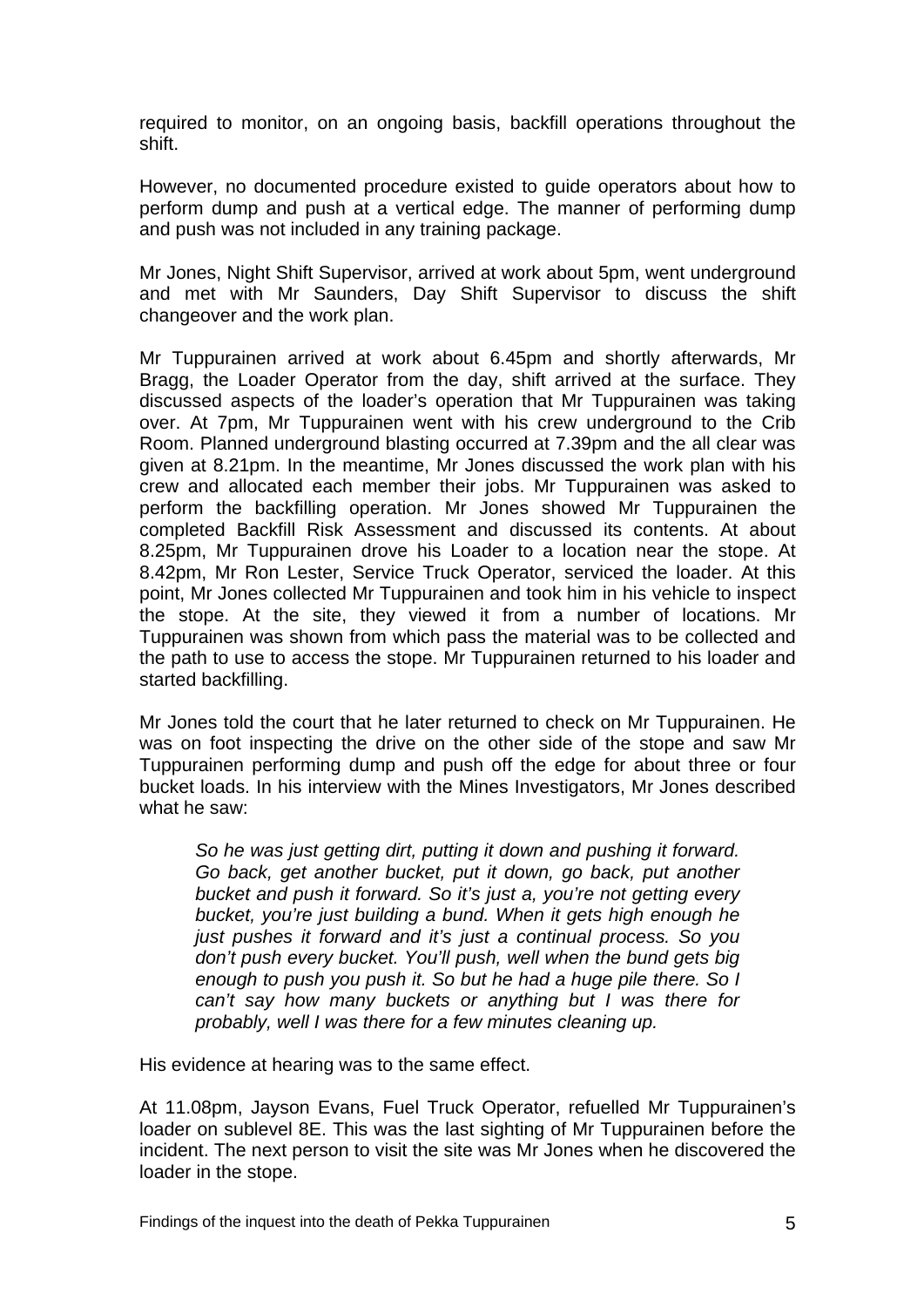# **Scene Investigation**

There are two photographs in the Appendix that depict the scene of the incident and relevant features.

#### **Flicker Light and Candy Pole**

The candy pole and flicker light are warning devices installed to assist the operator in fixing his position relative to the edge. The flicker light was found on the left wall, back from the crest edge and operating normally. The candy pole is a white wooden pole encircled with red reflective tape. It was positioned at the footwall and found with the bottom end forward of the crest edge. The perspective from which the photograph is taken does not depict this feature. However, other photographs of the scene show the bottom end on an angle and forward of the upper end. The position of the flicker light and candy pole was consistent with the position of a stop log.

#### **Floor**

The floor was the top of a solid rock pillar extending 5m back from the edge. The floor was clean right through to the edge. There is an issue about the extent to which there was the remnants of a stop log present when rescuers and other witnesses arrived. There were tyre marks of the loader leading to the edge.

#### **Crest Edge and Profile**

The survey information available to the Mines Investigators showed the crest edge before and after the incident. Although there was a difference, it was not considered significant, the Senior Surveyor reporting "the crest edge remained virtually the same".

The edge profile was not a straight right angle line. It was rounded. A plan view of the edge showed the footwall extended further forward than the middle section and hanging wall.

#### **Roof and Wall Markings**

In the top left hand quarter of the above photograph is an area identified by reference to photograph 0851 (see photograph in Appendix). That shows the location where scrape marks as well as damage to mesh and plates were found. The Mines Investigators considered the markings and damage consistent with contact from the left hand corner of the loader bucket while in the raised position.

#### **The Void**

Inspection of the void in a basket from overhead of the northern edge at 8E level revealed fall-off beyond the crest edge from the foot wall. It was not possible to determine whether it was prior to, during or after the incident. There were also markings on the footwall curving from the horizontal to the vertical, continuing down the footwall consistent with the likely path of the loader.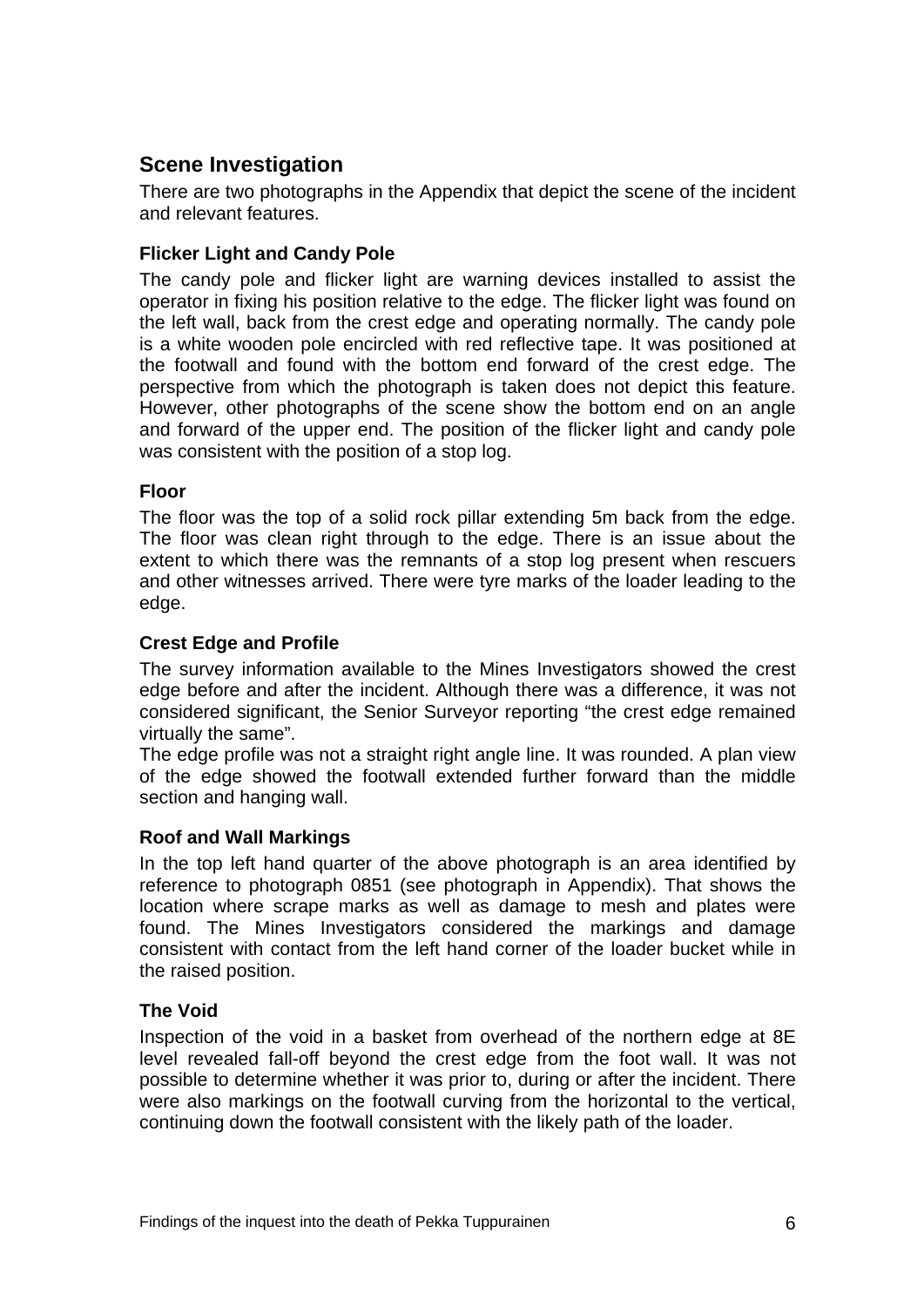A post accident survey of the void showed about 212 cubic metres of back fill was placed in the stope. This equated to about 26 bucket loads. About 12 bucket loads were removed from the stope to recover the loader. Therefore, Mr Tuppurainen was calculated to have tipped a total of about 38 buckets into the stope. The risk assessment conducted for the backfilling operation anticipated 1,450 cubic metres or 175 loader sized buckets.

#### **Loader**

The loader was found lying upside down in the stope on the rill. It was positioned against the hanging wall with the rear facing out of the stope at the draw point. The lights and reversing beeper were on. Although the bucket of the loader was found in the slightly crowded position, the state of the hydraulics was such that it could not be concluded the post impact position of the hydraulics was indicative of its position before going over the edge.

A mechanical inspection was later conducted of the loader and no evidence was found to establish a link between any aspect of the condition of the loader and its entry into the stope. The nature and extent of the damage to the loader did not assist in determining how the incident occurred.

Visibility was dependent on the lights of the loader. All four reversing lights, three headlights and one cabin forward light were found in working condition.

The Mines investigation could not establish which gear the loader was in at the time of the incident. The loader was found with reverse gear selected. However, this finding does not necessarily mean that the loader was operating in that gear at the time of entering the stope. The gear selection of reverse may have occurred afterwards.

# **Operator Competence**

Mr Tuppurainen was an experienced and competent operator who had undergone comprehensive and recurring training.

A loader operator or mucker was required to have the following competencies depending on the tasks to be performed:

- Loader ticket training included standard operating procedures and familiarisation with original equipment manufacturers information. When assessed as competent, the operator was taken through a conversion checklist for other types and sizes of loaders.
- $\bullet$  Basic mucking the basic skills of mucking including site preparation, loading, tipping, tramming, stockpile mucking, or pass tipping, truck loading, incline and decline mucking, roadway and ramp construction, sump and settler mucking.
- Advanced mucking mucking a development heading, production mucking and mucking rises.
- Specialist mucking pushing off a stope and backfilling into an open stope or bench.
- Line of sight mucking mucking with the benefit of a remote control within visual range.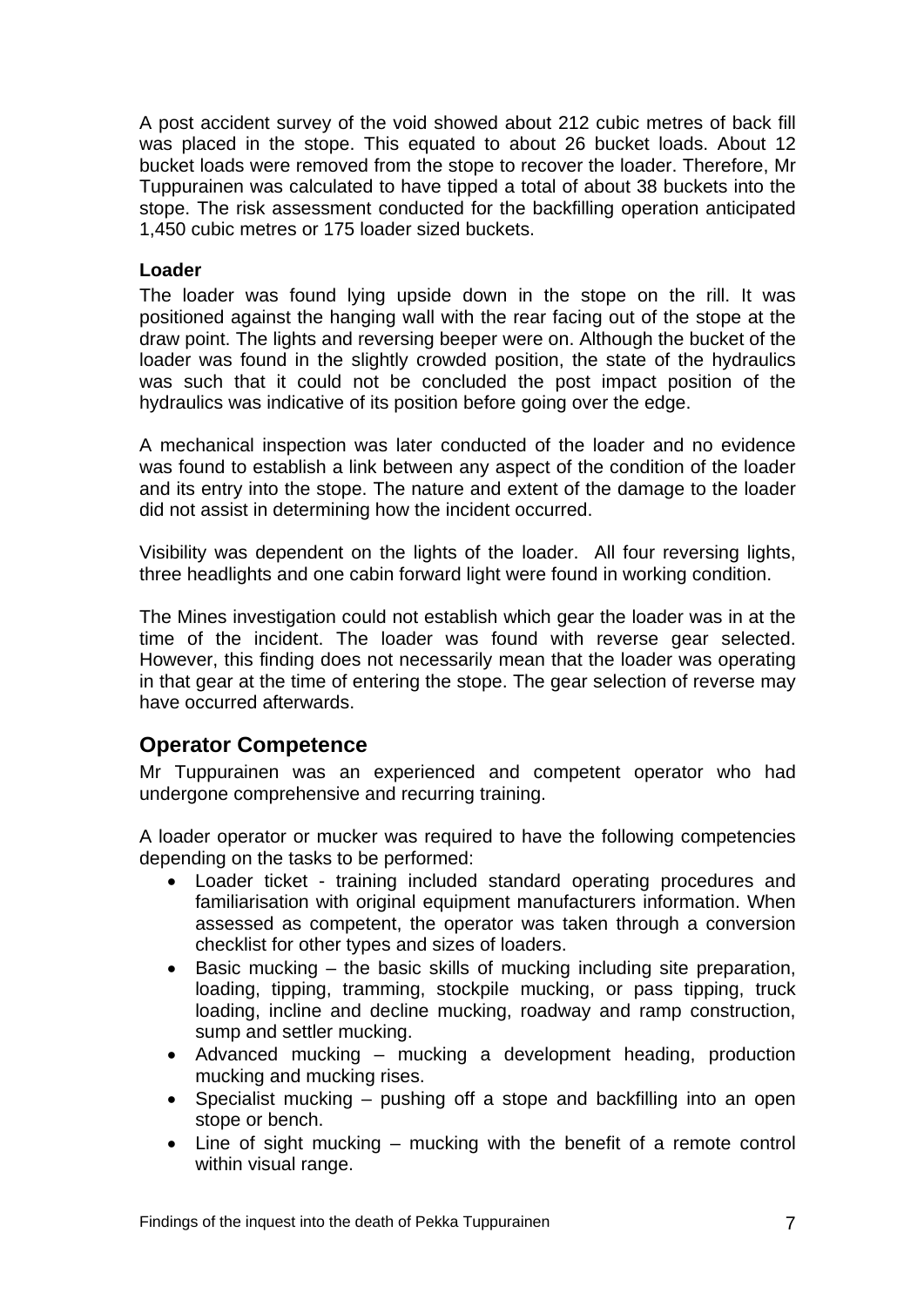Tele-remote mucking – mucking with the benefit of a remote control from another location.

The training records reveal that Mr Tuppurainen was assessed as competent in advanced mucking, the competency required for the procedure he was carrying out at the time of the incident. He had completed refresher training in advanced and specialist mucking competencies as recently as March 2009. Mr Tuppurainen was very experienced in conducting backfilling operations including backfilling of stopes.

The training material including written assessments for Mr Tuppurainen and was reflective of his knowledge. An assessment on 18 July 2002 included questions and answers in written form, including the following:

What is the minimum height of a stop log? *½ wheel size.*

What is the minimum distance a stop log can be built from a stope edge? *3 meters.* 

When can mucking into a stope without a stop log be conducted? *When rill is made and smaller void than unit.* 

What must be constructed if backfilling operations' are to be conducted? *Stop log.*

No mention is made of dump and push. Co-incidentally, Mr Saltmer was the supervisor that signed off on that assessment.

Mr Tuppurainen completed a Specialist Mucking Assessment Package in September 2003. Again the questions and answers are instructive and read as follows:

Why is a floor mucked to solid? *To check for faults and cracks*. What is the minimum height of a stop log? *1.5 meters*. What is the minimum distance a stop log can be built from a stop edge? *3 meters*  When can mucking into a stope without a stop log be conducted? *Never* 

What must be constructed if backfilling operations are to be conducted? *A stop log* 

I note that training contemplated mucking the floor 'to solid' to check for faults and cracks.

Mr Tuppurainen's competency in backfilling was assessed against specific criteria that included 'stope edge clean up' and 'building a stop log at stope edge'. Again, he was found competent.

The March 2009 assessment included similar questions and answers as well as a similar practical competency assessment. No mention is made of dump and push. Nor did training contemplate any circumstance in which a stope might be backfilled in the absence of a rill. It was submitted on behalf of Xstrata and stated in evidence by personnel in supervisory and management positions that dump and push was a task that involved no more that the performance of a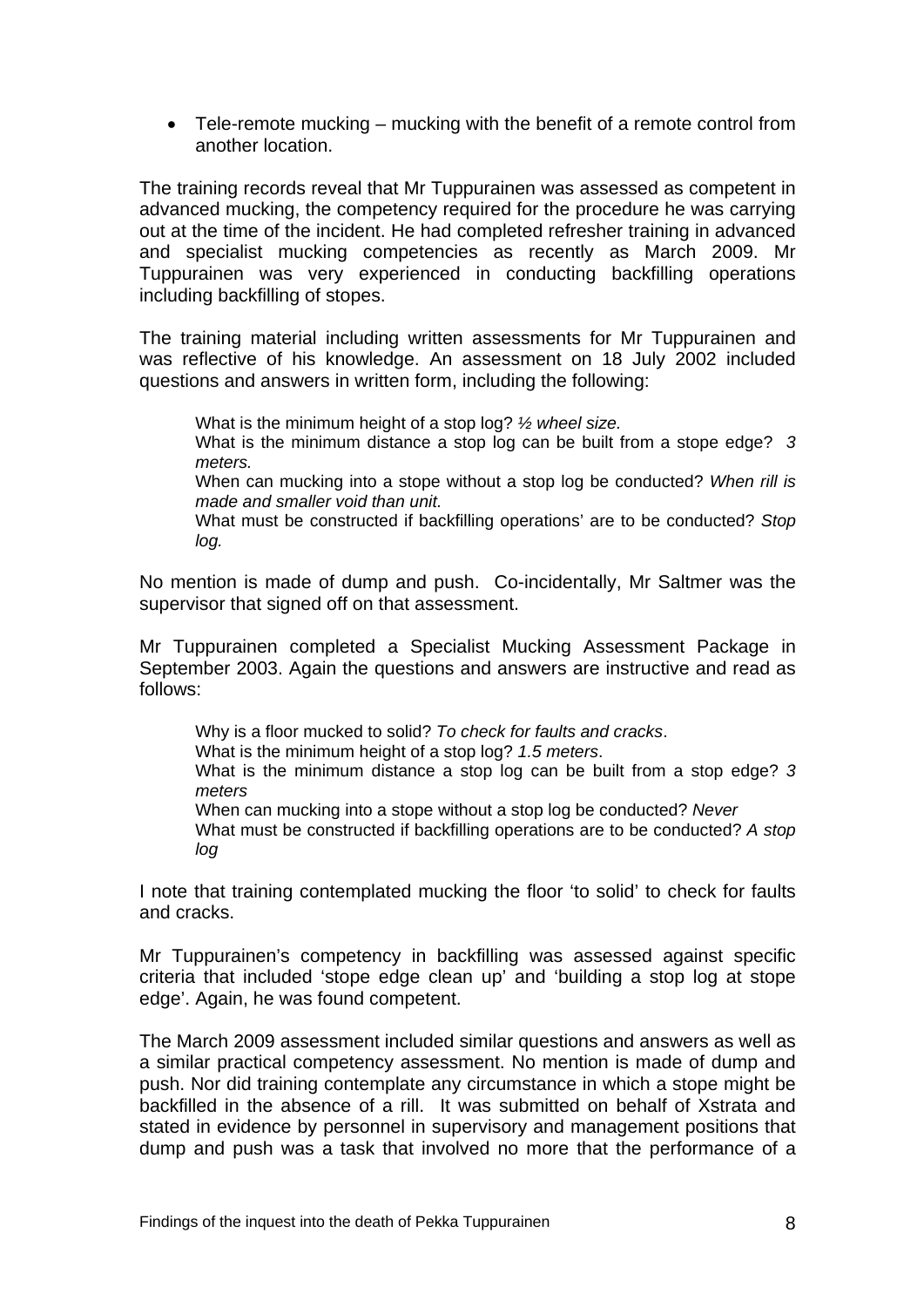combination of skills that loader operators were taught to perform albeit in a different operational context.

However, during the Mines investigation, it became immediately apparent that there was considerable variation between operators and managers about how dump and push is performed. That variation remained apparent through evidence at hearing. Such a variation was indicative of a need for standardisation and training to that standard.

Although it might be concluded that dump and push was a high risk activity that should have been the subject of a risk assessment and the subject of control measures incorporated into a training package; the real issue is whether dump and push was should have been used as a control measure in the first place.

# **Analysis of Surrounding Circumstances**

There were no witnesses to the incident. Therefore, what happened must be explored based on an analysis of the nature of the operations being conducted, the associated hazards and control measures used, and the observations of the scene. To some extent, I am assisted by expert opinions based upon an analysis of this information as well the background, training and experience of Mr Tuppurainen.

There are a number of possibilities that were explored during the Mines investigation, Xstrata's investigation and the coronial investigation; summarised as follows:

- Mr Tuppurainen was performing dump and push when he pushed most of the stop log into the stope and inadvertently followed through in the loader;
- He was pushing off the edge to clean up the floor in preparation for an inspection of the floor and in the early stages of that operation, inadvertently drove over the edge; or
- He was operating without a stop log, possibly dumping directly into the stope.

Mines investigators, in conjunction with Xstrata, carried about a number of attempts to reconstruct different scenarios using a similar loader and various earth stop logs.

Trials were conducted on 4 September 2009 and 28 October 2009 that involved the operation of a loader doing dump and push into a void. Photographs and video were taken of the trials. The first trials established that a loader with a full bucket in the crowded position was unlikely to run through a two or three bucket stop log at speed. However, a dump and push at slow speed would push through a stop log with little apparent effort. The second trials established that the stand-off distance from the edge while doing dump and push was about 1.2 m more than the conventional tipping over the stop log and if power was suddenly taken off while conducting dump and push, the loader was likely to stop.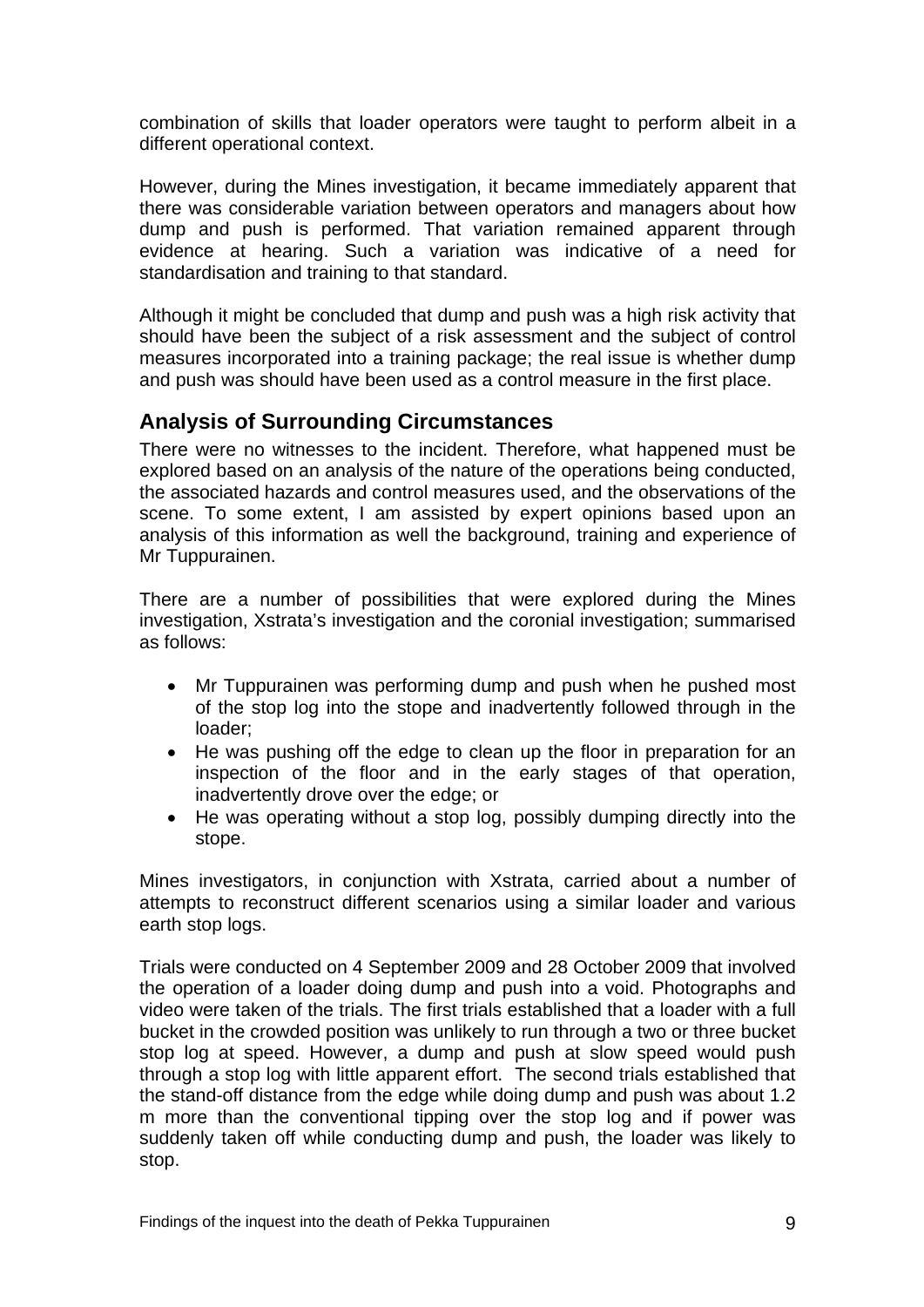Xstrata relied on the opinion of Dr Grigg, an experienced Senior Engineer, based on observations from the scene immediately after the incident, to support the proposition that Mr Tuppurainen was operating without a stop log and was tipping over the edge immediately prior to entering the stope. Dr Grigg concluded that there was a low probability that dump and push was being performed shortly before the incident and a high probability that Mr Tuppurainen was tipping over the edge without a stop log in place.

Much of the evidence that Dr Grigg relied upon included a detailed analysis of images of the scene taken during the police, Mines and Xstrata investigations. He also relied on observations of a number of witnesses who visited the scene immediately afterwards. In short, a number of witnesses thought there should have been more signs of a stop log if one was in place prior to the loader entering the stope. Further, there was no sign of damage at the edge of the stope or on the bottom of the loader consistent with it bottoming out when the front wheels left the edge. Some observers thought the this absence was indicative of a loader under speed.

The first issue with this approach is considering the reliability of the witness's observations. Mines investigators interviewed many of the witnesses immediately after the incident and their records of interviews were included as attachments to the Mines Report. I reviewed and compared the reported observations of each witness in initial record of interviews with Mines with their subsequent statements relied by Dr Grigg. I also reviewed the images of the scene and considered whether the factual foundation for the opinions of Dr Grigg was established on credible, reliable and consistent evidence. However, I found there was insufficient detail and clarity in the images, a lack of completeness in some witness accounts and some variation in manner of expression between witness accounts about the same features.

Mines investigators considered it unlikely that Mr Tuppurainen was operating without a stop log in place. Mr Casey, the Lead Investigator, said that Mr Tuppurainen was an experienced operator who was unlikely to take that risk. He said Mr Tuppurainen was a witness in an earlier fatality involving inadvertent entry of a loader into a stope (26/1/91) and had experienced a near miss himself when a loader he was operating bottomed out on an edge thereby saving him from entry into a stope. Mr Casey observed that Mr Tuppurainen was acutely aware of the dangers and was seen earlier that shift with a 'huge bund' when checked by Mr Jones. There was also the prospect of further checks by Mr Jones about which Mr Tuppurainen was aware and that noncompliance with the requirement for a stop log was a serious breach giving rise to possible termination of employment.

Mr Walker, then Senior Safety Advisor, reported in his statement that he worked as Mr Tuppurainen's shift boss between 2006 and 2008. He considered Mr Tuppurainen a competent and experienced loader operator. He also commented that Mr Jones was a very good supervisor and would not tolerate any dangerous behaviour. He was a 'real stickler' in relation to safety and required everything to be done by the book.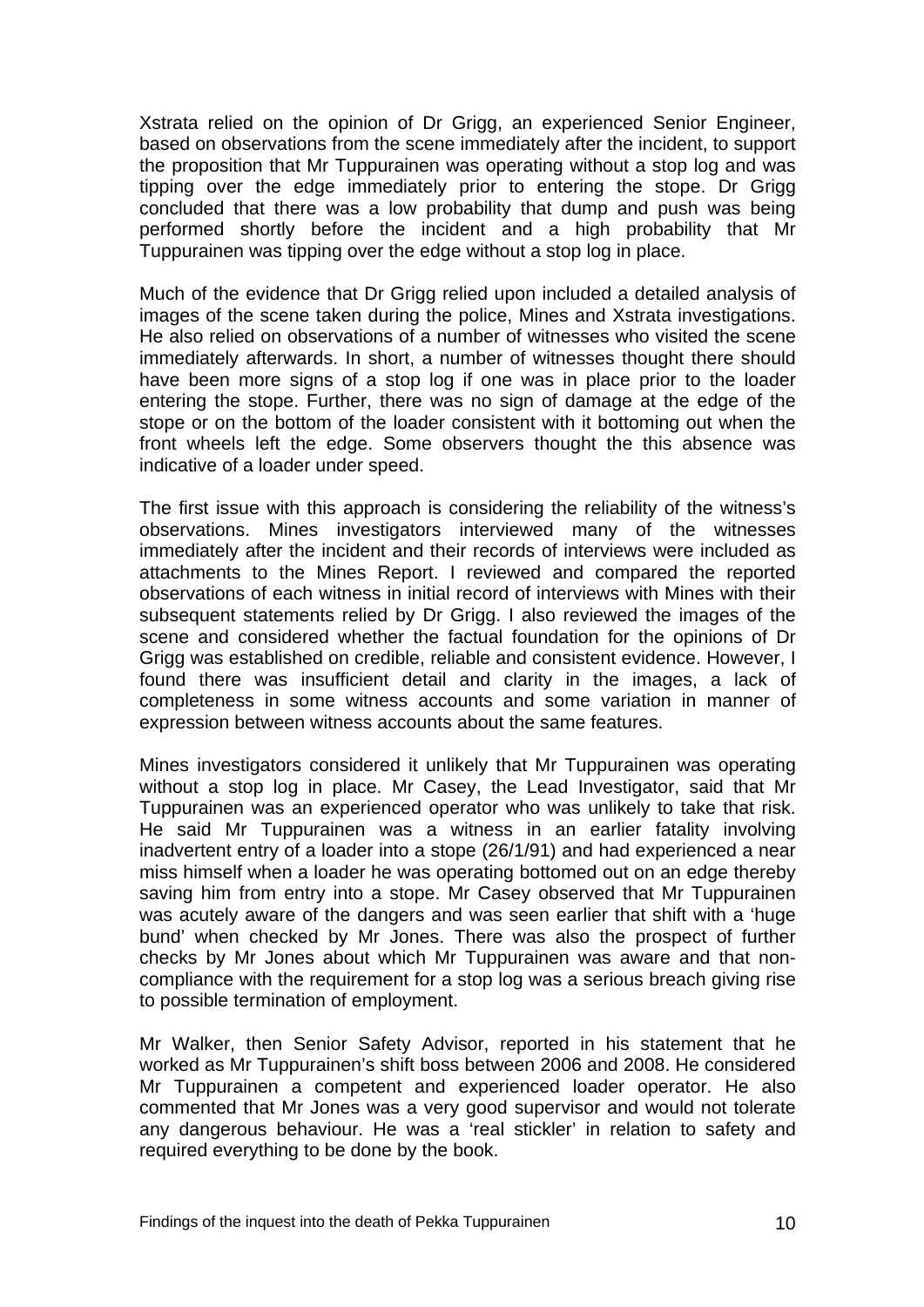The Mines investigators analysis raised the possibility he was cleaning the floor and edge in preparation for re-establishing a stop log.

This latter possibility might explain why little remained of the stop log, if that observation was accurate. But it begs the question why would have Mr Tuppurainen felt the need to clean off and re-establish a stop log. A possibility is that the stop log became too large to manage. It will be recalled that Mr Jones saw Mr Tuppurainen dump a number of bucket loads before attempting to push the stop log forward. Another possibility flows from the initial concerns about the integrity of the pillar (as expressed in the Backfill Risk Assessment) that led to the decision to use dump and push in the first place. It will be recalled that the additional controls from the Risk Assessment required a joint inspection of pillar integrity before starting backfilling, a direction not to fill over the pillar if its condition was found suspect and a requirement for the supervisor to regularly monitor backfilling operations. Perhaps the integrity of the pillar was playing on Mr Tuppurainen's mind. Certainly, the training package contemplated cleaning the floor for the purpose of an inspection.

One of the difficulties in assessing the possible scenario's is the fact that the dump and push method was never risk assessed and trialled in control conditions before implementation and subjected to periodic review. All of this was by-passed upon the mine adopting a better control measure through the use of temporary steel stop logs.

If dump and push was risk assessed, perhaps all hazards associated with too large a stop log would have been identified. Perhaps too, how and when to review the integrity of a pillar, after how many trips back and forth over it, would have been addressed. I simply don't know what hazards and complications are associated with dump and push and how they might be managed.

For these reasons, I am unable to come to any final view about what Mr Tuppurainen was doing when he inadvertently entered the stope beyond finding that he was backfilling a stope when the loader fell into it. The possibilities remain, without any one particular possibility being more likely.

Howsoever Mr Tuppurainen was conducting the backfilling operation, if there were control measures which would have, in any event, prevented or substantially reduced the risk of inadvertent entry, what he was doing becomes academic. If, for example, temporary steel stop logs would have prevented this death; that is the end of the matter. It does not matter, in terms of lessons to be learnt, whether Mr Tuppurainen was compliant with an unsafe work method, non-compliant for whatever reason, or just doing as best he could with challenges or complications associated with an unsafe work method.

It is interesting that Xstrata did not attempt to develop a safe working method for dump and push. Mr Callaghan did his bow tie analysis of the activity and came up with another control measure – temporary steel stop logs; a preventative measure used in an adjacent associated mine. Not one witness was able to explain why that control measure was not used in this mine. Yes,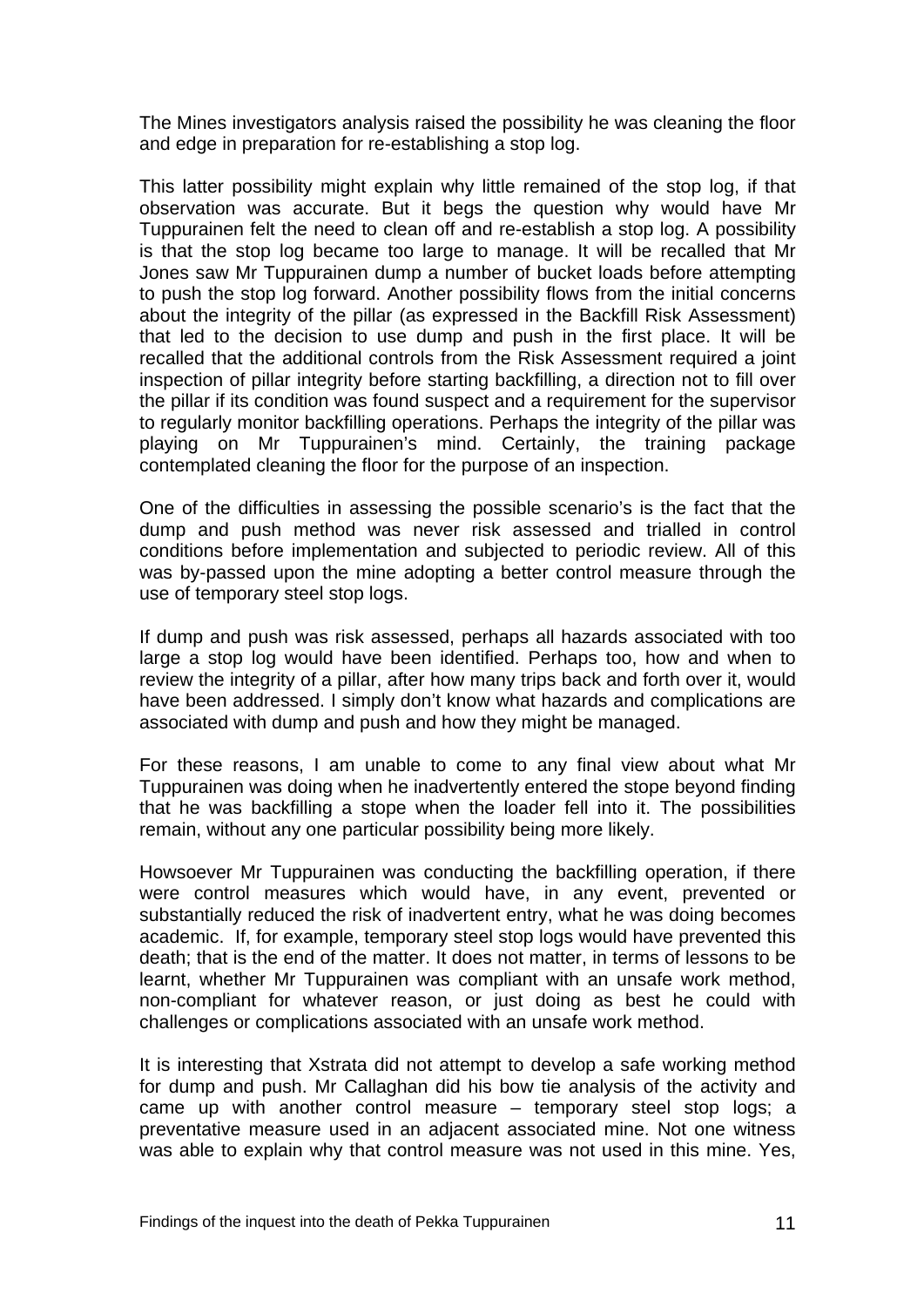the other mine used steel stop logs for ejector trucks, a different backfilling machine. But the principle remained the same.

# **Remedial Action**

What remedial action was taken after this incident?

On 20 May 2009 the Mines Inspectorate issued a direction that backfilling was to cease until a risk assessment was completed for all bench stopes.

Although investigations continued into how and why the loader entered the stope, the Mines Inspectorate and Xstrata explored opportunities for immediate improvement in safety during backfilling operations.

Mr Callaghan, then Health Safety and Training Superintendent at Xstrata Zinc, conducted a safety review known as a "bow tie analysis" for backfilling at vertical openings. He reports that this process took three weeks and identified all hazards and appropriate control measures. In short, he arrived at the conclusion temporary steel stop logs be used as a control measure in the absence of a rill at the edge of the stope.

Steel stop logs were introduced in place of earth stop logs for backfilling where there was a vertical edge. Each temporary steel stop log cost approximately \$9000 and the mine reported 45 in place at the time of the hearing. When a rill is established, the temporary steel stop log is removed and an earthen stop log is built. The operator pushes the earth stop log forward, allowing the void to be completely filled.

Accompanying the introduction of temporary steel stop logs were new Backfill Risk Assessments, new Backfill Procedures and associated training packages for loader operators and supervisors. The new backfilling procedure makes it clear that prior to commencement, a backfill risk assessment must be completed, read and understood by the operator, a removable steel stop log be installed for any work being conducted within 3 m of vertical opening, and visual indicators be installed including two Candy polls, one Flicker light and vertical edge delineation streamers. New checklists were devised for completion by the operator's supervisor as a step to ensuring all pre-requisites are satisfied before backfilling operations commence.

Mines published a Guidance Note in August 2010 to disseminate to industry the lessons to be learnt from this incident. It included the following depiction of a steel temporary stop logs. The publication included extensive guidelines about managing hazards associated with vertical edges.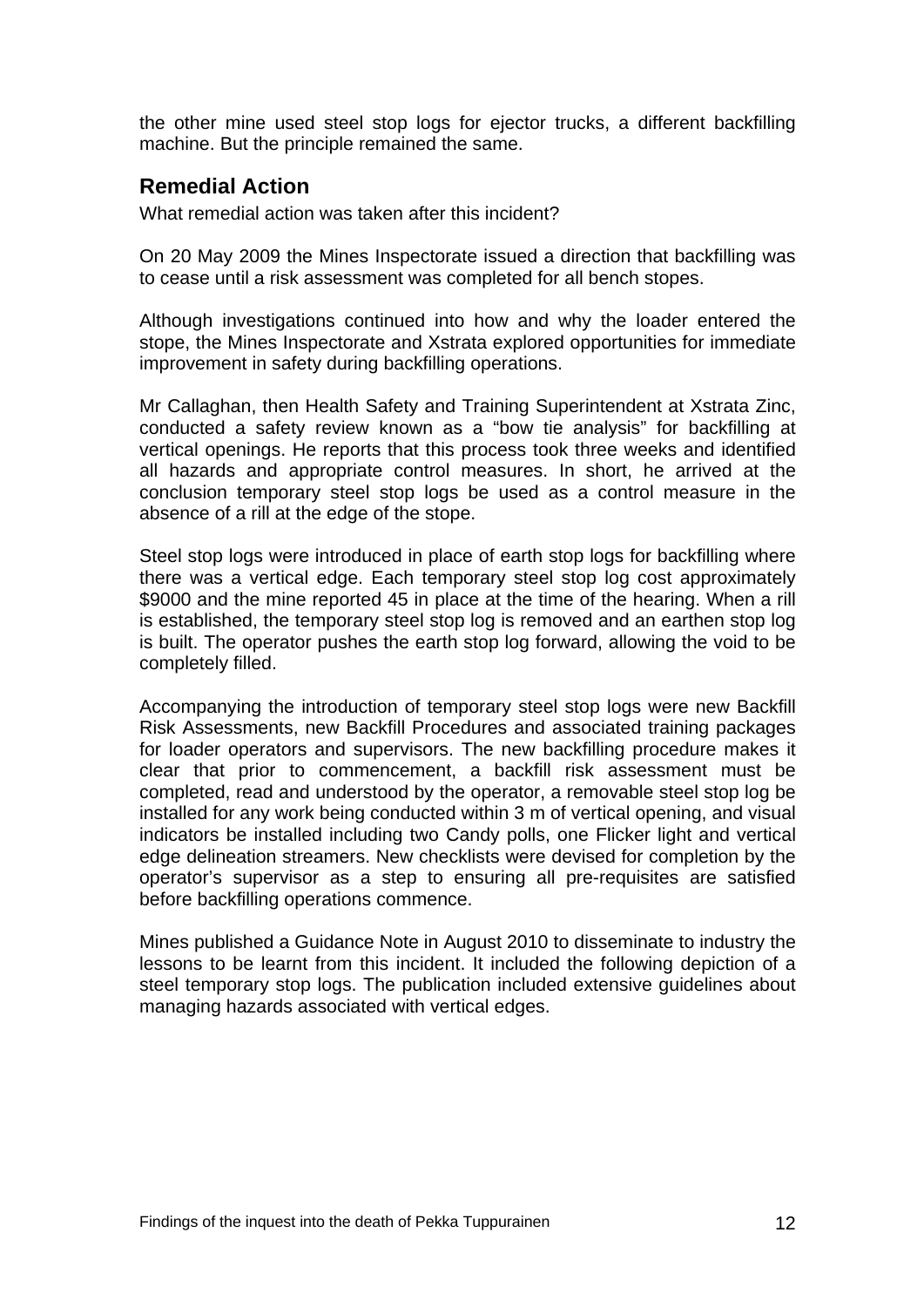

Mr Jones gave evidence at the hearing that he witnessed the introduction of the temporary steel stop logs and considered the operation much safer through their introduction. Mr Bragg, Loader Operator, expressed a similar opinion.

# **Implications for the Safety Management System**

In the context of a safety management system, why wasn't the need for temporary steel stop logs earlier identified and actioned?

That question became more interesting when it was discovered that an adiacent associated mine used steel stop logs although in the context of ejector trucks in backfilling operations.

There is no corporate history was discernable from documents within the management system about the introduction of dump and push. Neither could any of the managers explain its introduction.

One of the documented procedures that Xstrata identified as addressing backfilling was Pro 34-03-04 Backfilling Stopes. It is wholly predicated on the use of temporary steel stop logs and once a rill was established, the steel stop log was removed and a temporary material stop log was built. The dump and push method was then used to advance the material across rill to the other side of the void. This procedure originated in George Fisher North and contemplated the use of a loader, not ejector truck (as did the SWI).

So why wasn't this procedure followed? Firstly, the workers and immediate supervisors did not appear to know about this procedure, and secondly, temporary steel stop logs were not available in this mine.

Mr Saltmer, GFS Production Superintendent, told the court that when he worked in the lead mine, temporary steel stop logs were available and used. When he started in GFS, there were no temporary steel stop logs and he followed the practice that was already in place of using dump and push. Mr Saltmer saw no practical reason why temporary steel stop logs could not have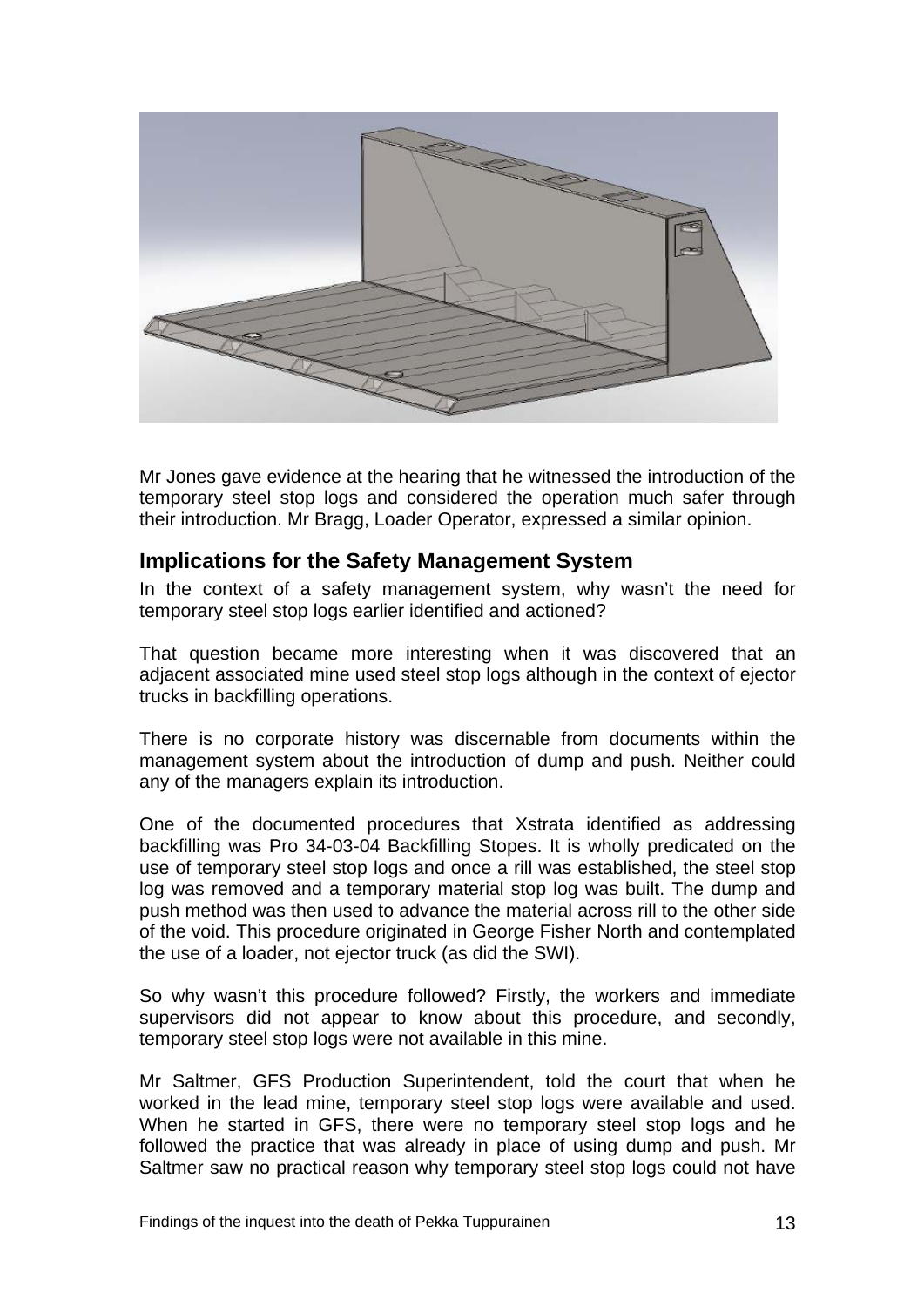been used in GFS as they were in GFN at the time of the incident. Why the confusion about what procedures applied to which mine and use of temporary steel stop logs?

Again, there is a historical context as well as an audit trail that is relevant to these questions.

Mr Callaghan provided a statement that outlines some of the history of the safety management systems used at George Fisher Mines.

In the mid 1990's Mount Isa Mines Ltd purchased a safety, health and environment management system (SHMS) known as ICI System which provided a framework in accordance with Australian Standard (AS) 4801 and included documents which specified how to manage key components of the management system. This included, for example, incident methodology and hazard and risk management methodologies. It required departmental level procedures and job specific training.

When Xstrata assumed control of the Mt Isa mines in June 2003 the SHMS was still heavily based on the ICI System. Xstrata operated a sustainable development management system (SDMS). So there was a need to progressively adapt the ICI System to meet the requirements of the SDMS. While managing this transition, it was important to retain the operational practices and procedures within the mining operations until reviewed. There was the added complexity of compliance with the requirements of the mines legislation. In late 2004 Xstrata decided to appoint two separate Site Senior Executives (SSE) to head up the two different mining operations (along commodity lines) conducted on the one mining lease. The Mines legislation required a SSE be appointed as the most senior person representing the operator near or at the site and in control of the site. The SSE is legislatively responsible for ensuring implementation of an effective safety and health management system. The strategy of 2 SSE's was developed to reflect the broader Xstrata business model of providing for separate commodity business units for copper and zinc/lead. Given the division across the site based on commodity lines, it was thought that the objectives of the mining legislation would be better met with the appointment of two sites senior executives so that each could concentrate on their own business unit.

Xstrata is a global mining venture with many mines across different locations involving different commodities and different mining techniques. Clearly, uniform and consistent management standards were necessary across all of its operations. In comparison, Mt Isa Mines was conducted as a local operation until it was acquired by Xstrata.

Therefore, the challenge for Xstrata was to integrate and adapt the Mt Isa safety management system with its global management system on commodity based business lines while complying with Queensland mines legislation. This had to be achieved while continuing operations.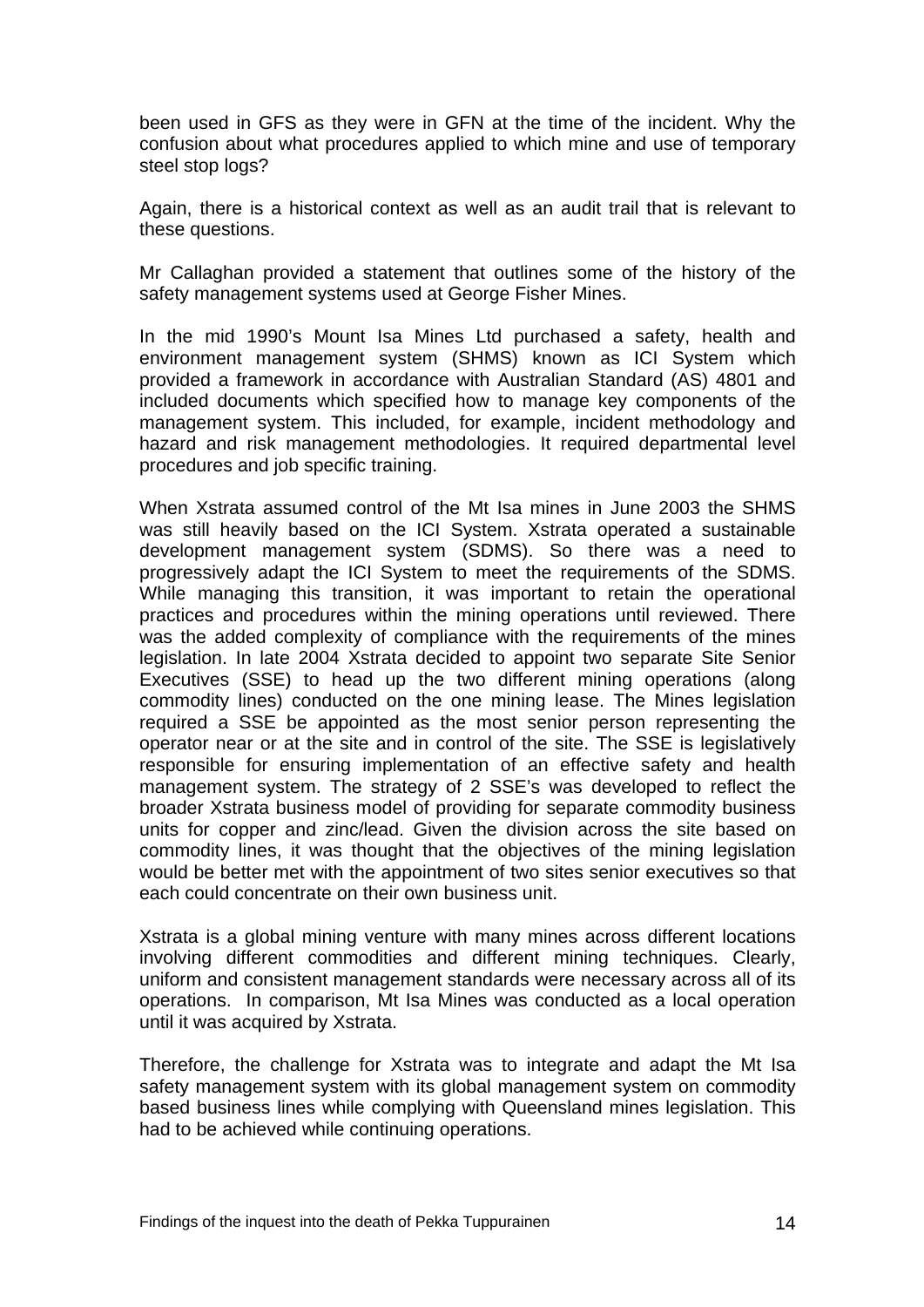I digress from the historical narrative to give the reader some appreciation of the enormity of this task.

In 2004 Xstrata introduced its sustainable development standards to the Mt Isa operations and expanded the 17 strategic level statements to incorporate four additional standards that were specific to North Queensland operations. The 21 standards were:

- 1000 Health & Hygiene Management
- 1010 Safe for Work
- 1030 Injury Management
- 1100 Leadership, Strategy and Accountability
- 1110 Legal and Other Obligations
- 1130 Planning and Resources
- 1140 Communication and Engagement
- 1150 Emergency Preparedness and Response
- 1160 Training, Competence and Behaviour Management
- 1170 Monitoring and Review
- 1180 Incident Management
- 1190 Risk and Change Management
- 1200 Site Access and Security
- 1210 Contractors, Suppliers and Partners
- 1220 Document Management and System Review
- 1260 Product Stewardship
- 1290 Control of the Work Environment
- 1400 Biodiversity and Land management
- 1450 Sustainable Communities
- 1500 Life Cycle management Projects and Operations
- 1550 Catastrophic Hazards

Each standard was supported with Procedures, Instructions, Forms and Guidelines.

The most obvious link between senior management and the Sustainable Development Standards was the requirement in STD -1190 (above) for a Risk Register. STD-1190 relevantly provides that risks, hazards, and like aspects associated with Xstrata's operations be identified, risk assessed, eliminated or controlled and monitored.

In Part 3.1, it reads:

SD risk management process shall be established to drive continual improvement in SD performance through:

Systematic identification of SD risks, hazards and aspects by competent persons

Assessment of risks using recognised criteria and measures

Prioritisation of the risks and their subsequent recording in a 'risk register' reviewed annually

Implementation of controls in accordance with a 'hierarchy of controls' Review of the effectiveness of implemented controls

Providing suitable training to those affected by the change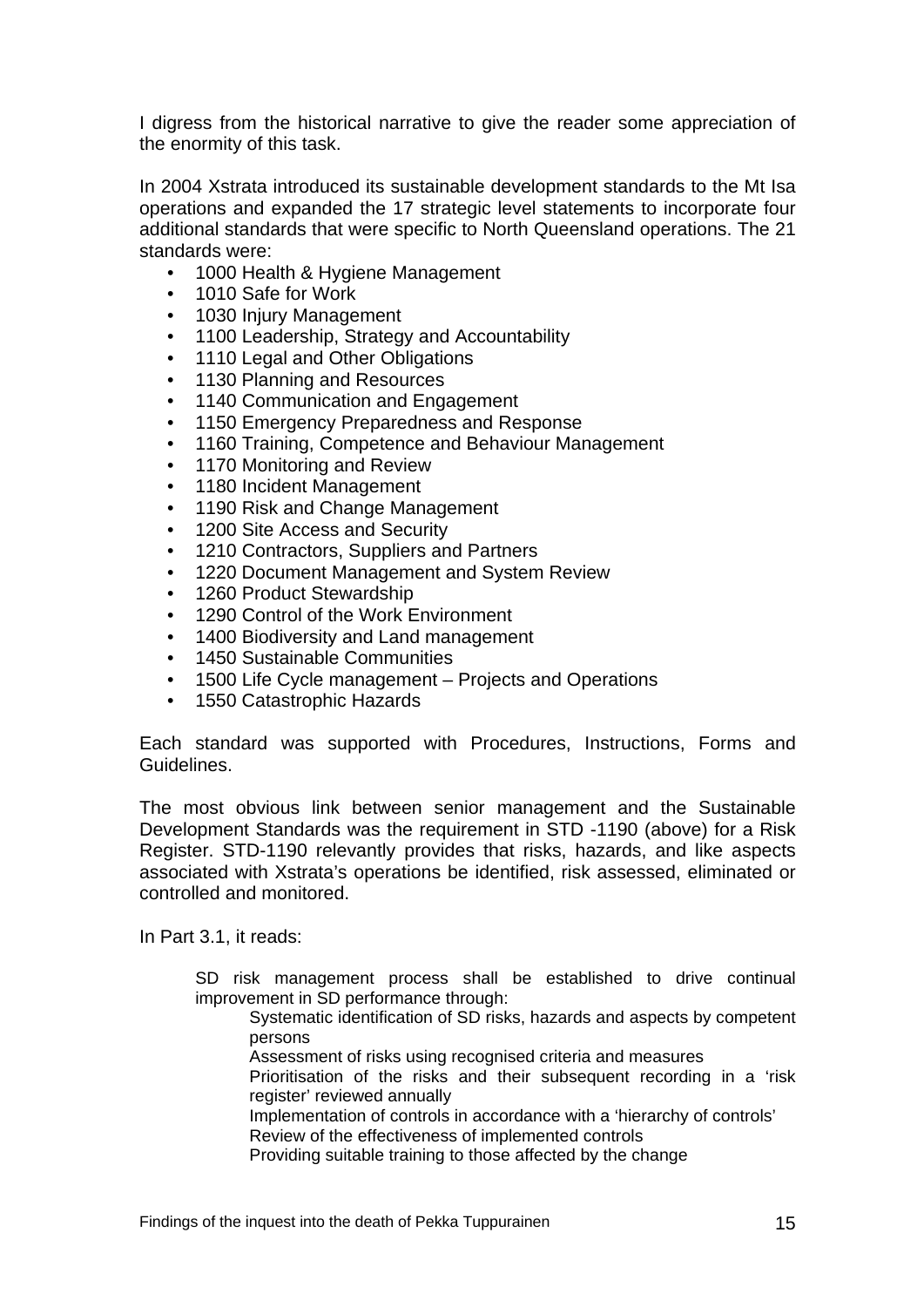Updating all relevant documentation reflecting the change eg. Procedures.....

This Part sets out the key steps in the risk management process, whether for safety or otherwise:

Systematic identification of hazards, assessment of risks, prioritisation and recording of risks in a risk register, implementation of controls, review of effectiveness, training and maintaining currency of relevant documentation.

Part 3.11 deals with Risk Registers:

3.11.1 Each Department within a Profit centre shall establish a departmental Risk Register which shall be recorded in CURA (governance, risk & compliance database). The Risk register shall be established in consultation with key knowledgeable personnel within that department and external specialists as required.

The Risk register shall contain all catastrophic hazards which are typically those that have a high or extreme rating........................"

Xstrata relied on the existing Risk Register at George Fisher Mining on taking over which listed the following safety and health risks:

- **Ground failure**
- Mobile equipment colliding with persons
- Mobile equipment colliding with other equipment
- Plant or equipment design faults causing potential pinch points or crushing risks to exposed workers, unguarded moving equipment with the potential to injure workers, entanglement with moving parts (machine guards)
- Fire and/or explosion in the Mine from leaking gas supply, diesel leak or spillage, build up of combustible/explosive gases, electrical malfunction.
- Musculoskeletal injuries to workers from manual tasks and ageing work group
- Unplanned/uncontrolled initiation of explosives
- Fire in the explosives magazine
- Fire in the fuel bay
- Entrapment in a heading due to fire
- Injury resulting from exposure to dust/chemicals from tailings at paste fill operation
- Loss of containment of flowing material e.g., paste fill
- **Fall from height by a person resulting in serious injury or fatality**
- Electric shock/electrocution
- Lifting equipment failure (cranes-structures-lifting anchors-other equipment)
- **Falling objects**
- **Legionella**
- Working in confined spaces
- Tyre/split rim failure
- Pressure vessel fire/explosion (nitrogen, O2, propane, acetylene cylinders)
- Lead exposure
- **Office** fire
- Electrical fire
- Hazardous substances (arsenic, cadmium, dust, fumes, asbestos, refractories, gases)
- Lightning strike
- Major structural failure (including subsidence)
- Bulk diesel fuel release

Findings of the inquest into the death of Pekka Tuppurainen 16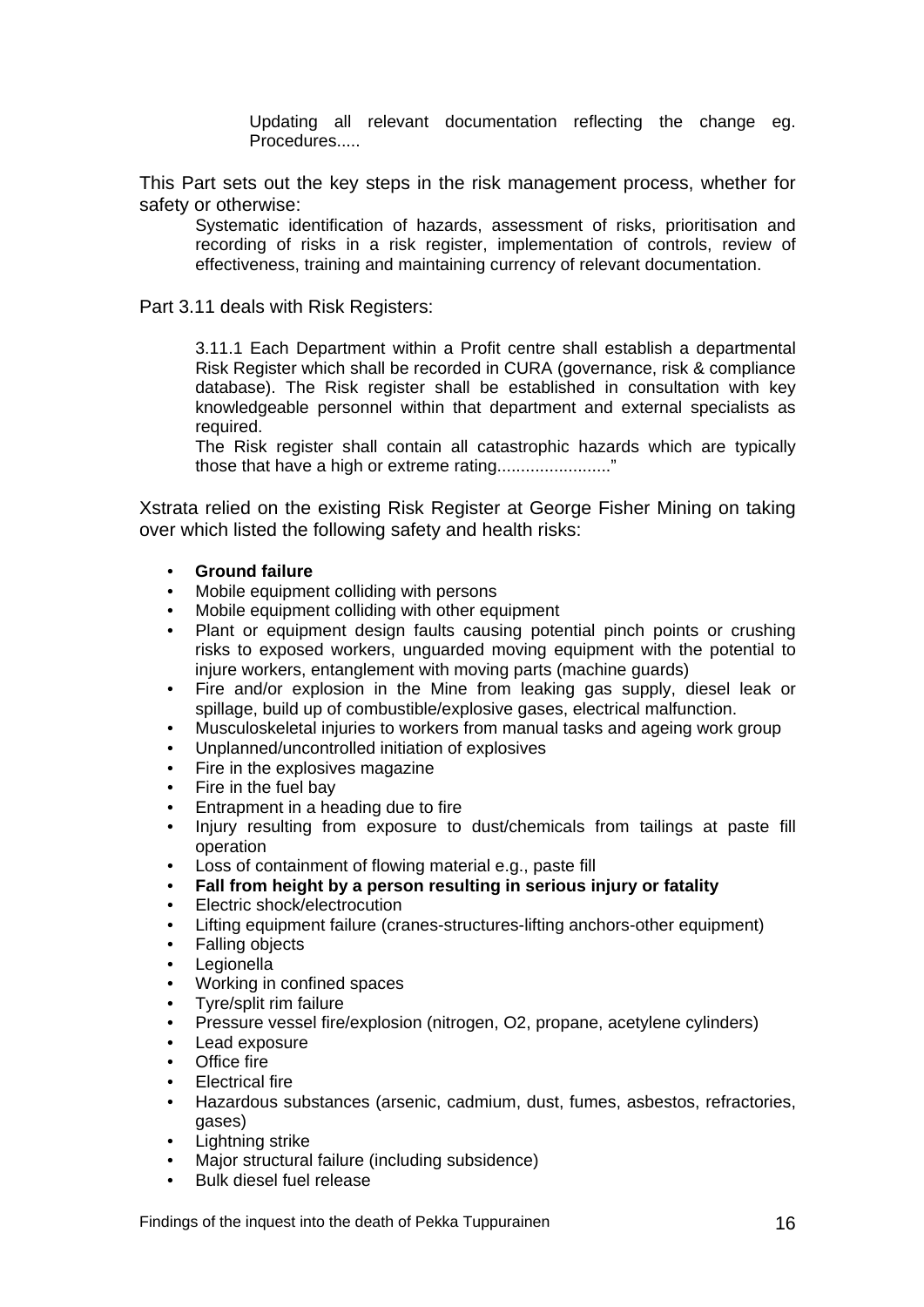A Risk Register is the top hierarchical document for risk identification in a safety context. Most of the operational documents addressing the identified hazards flow from or are referenced to this document. For example, once hazards are identified, strategies by which the hazard is to be controlled and documents relevant to those controls are referenced in the Risk Register. This top down approach is designed to give some assurance to senior managers that all serious or high-risk hazards are identified and their risks are managed.

There was some debate about whether the risk that eventuated in this case was identified in the Risk Register. Mines reported that the risk of persons in mobile equipment exposed to vertical edges was not directly identified in the Risk Register. However, Xstrata directed my attention to the risks in bold within the list, namely "Fall from height by a person resulting in serious injury or fatality" and submitted this covered the present case.

The Risk Register included a column for Internal Controls/Management Response relevant to working at height that stated:

Approved contractors. Daily inspections (maintenance), Design/engineering purchasing standards, Housekeeping audits, incident report system, risk assessment and task analysis system, Insurance details, qualified personnel for repairs, Significant incidents reported, Design/engineering standards, Planned maintenance, storage and handling procedures, training and retraining records/matrices, third party crane and gear inspection, lifting equipment checklist, Safe Work Instructions, tool box talks, disciplinary procedures, formal system of lifting equipment (man baskets ) instigated and overseen by Technical Support Superintendent.

In another column titled "Improvement required/Planned/ Mitigating actions", the Register states: "Work at height training now includes technical services personnel such as rock mechanics, surveyors and geologists".

A few rows below this entry, appears another hazard identified as "Lifting equipment failure (cranes – structures – lifting anchor's – other equipment)". Under the column headed Internal Controls/Management Response, the same entry appears as Falls from Height.

The operational level documents that Xstrata submitted to the Mines Inspectorate and to this inquiry as relevant to inadvertent entry of a loader into a stope were identified as follows:

- MIM Vertical Openings PRO-131600;
- MIM Backfilling Stopes PRO-34-03-04;
- MIM Specialist Mucking Procedure PRO034-03-03.

If you compare the list of Internal Controls for "Fall from Height" with the content of these procedures, the connections are nebulous. Given the history of similar incidents at Mt Isa Mines, 'vertical openings' should have featured prominently and explicitly as a risk as should the strategies and controls relied upon to manage that risk.

Findings of the inquest into the death of Pekka Tuppurainen 17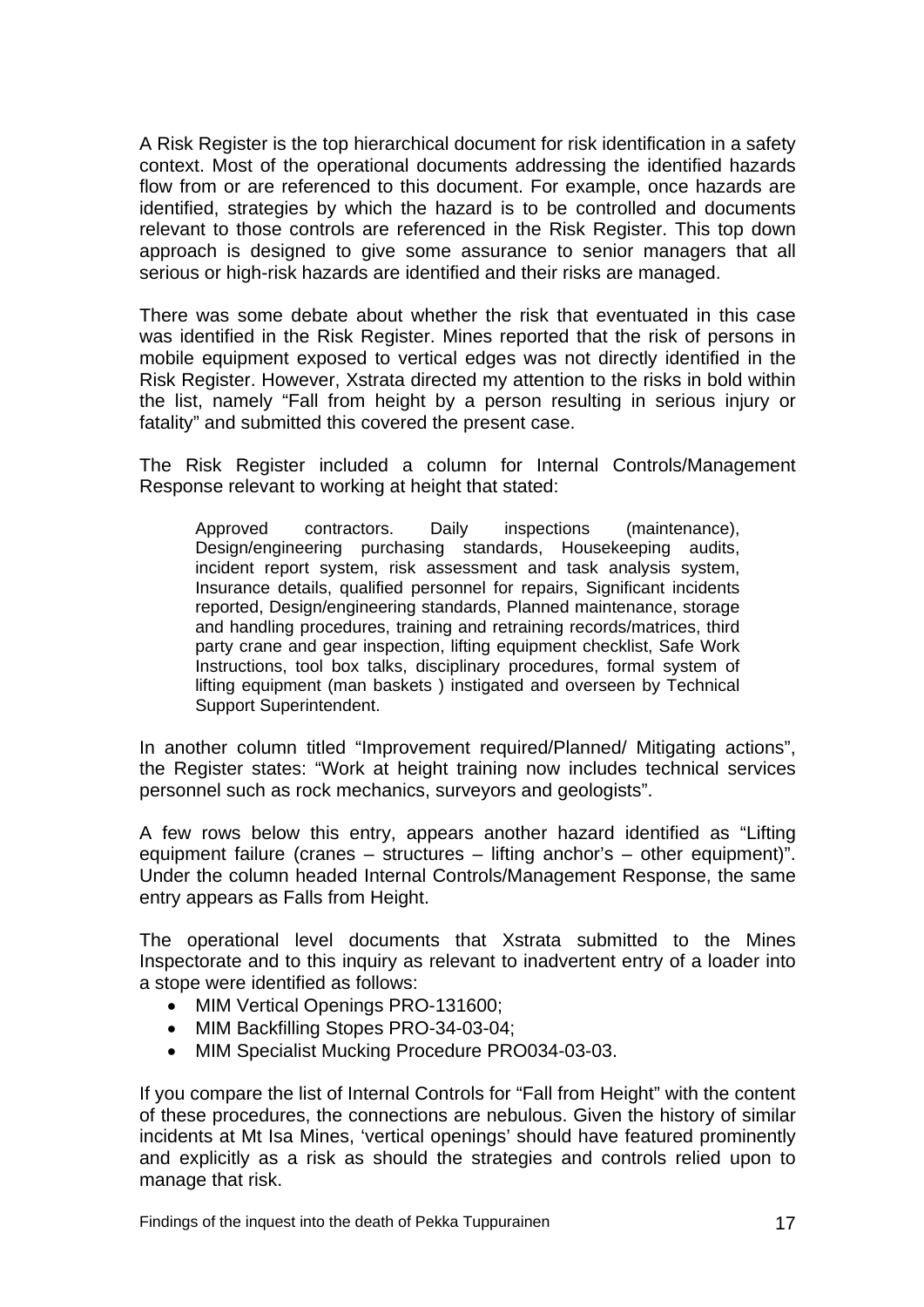This is but one example of the challenges of integrating the Xstrata SDMS with the Mt Isa Mines SHMS.

I return to the historical narrative.

In 2005 Xstrata released an audit protocol that detailed the requirements within each element of each standard. Site documents, procedures, forms and training packages were reviewed and implemented so that the full intent of the corporate expectations, as reflected in the standards, could be met.

On completion of the audit, Xstrata commenced upgrading the content of the safety and health management system. Clearly, this was a massive undertaking. The process started in 2006 with a review at operational level to assess the volume of documents to be managed and the means by which the documents were to be controlled. Issues were discovered with the capture of corporate knowledge. When experienced employees left the company, corporate history was lost. It was also discovered that some of the existing information technology capabilities were limited and unable to support the more effective document control procedures that were required. Two document controllers were employed, one in 2006 and the other in 2008, to receive the documents from the process controllers, ensure quality, and make sure the documents were appropriately reviewed, authorised and distributed to the workforce via an intranet. A better document control process was launched in 2007. Decisions about which documents required prioritisation for updating remained with the departments, safety and health advisers, training coordinators and relevant operation's managers.

In his statement, Mr Callaghan addressed the magnitude of the task, at operational level, in reviewing the procedures and documentation. He reported work started in 2006 and was ongoing when he left Xstrata zinc in early 2011. He expected that work to continue as an ongoing process in each of the operations for some time to come.

Mr Leeman started as Safety Advisor with George Fisher Mine in 2004. He reported to the Mine Manager and continued in that role until early 2009 when he became Senior Advisor in Risk and Audit, reporting to Mr Callaghan. In his statement, Mr Leeman detailed steps taken in 2008. Between February and March 2008 the concept of a Supervisors Inspection Book was discussed and implemented to support Supervisors in performing inspections. The Inspection Book was conceived as a tool to ensure a more structured and consistent approach to the identification and management of hazards. The inspection system was updated. Mr Leeman tracked Supervisors compliance with the inspection system through periodic reviews of Inspection Books.

In October 2008, vertical openings became the focus of attention. Although discussions were underway since early October for a planned audit of vertical openings, an incident occurred on 17 October at another Xstrata underground mine where a loader breached a mullock stop log and went into an ore pass. This was discussed between Inspector Casey and Mr Hendry, then Mine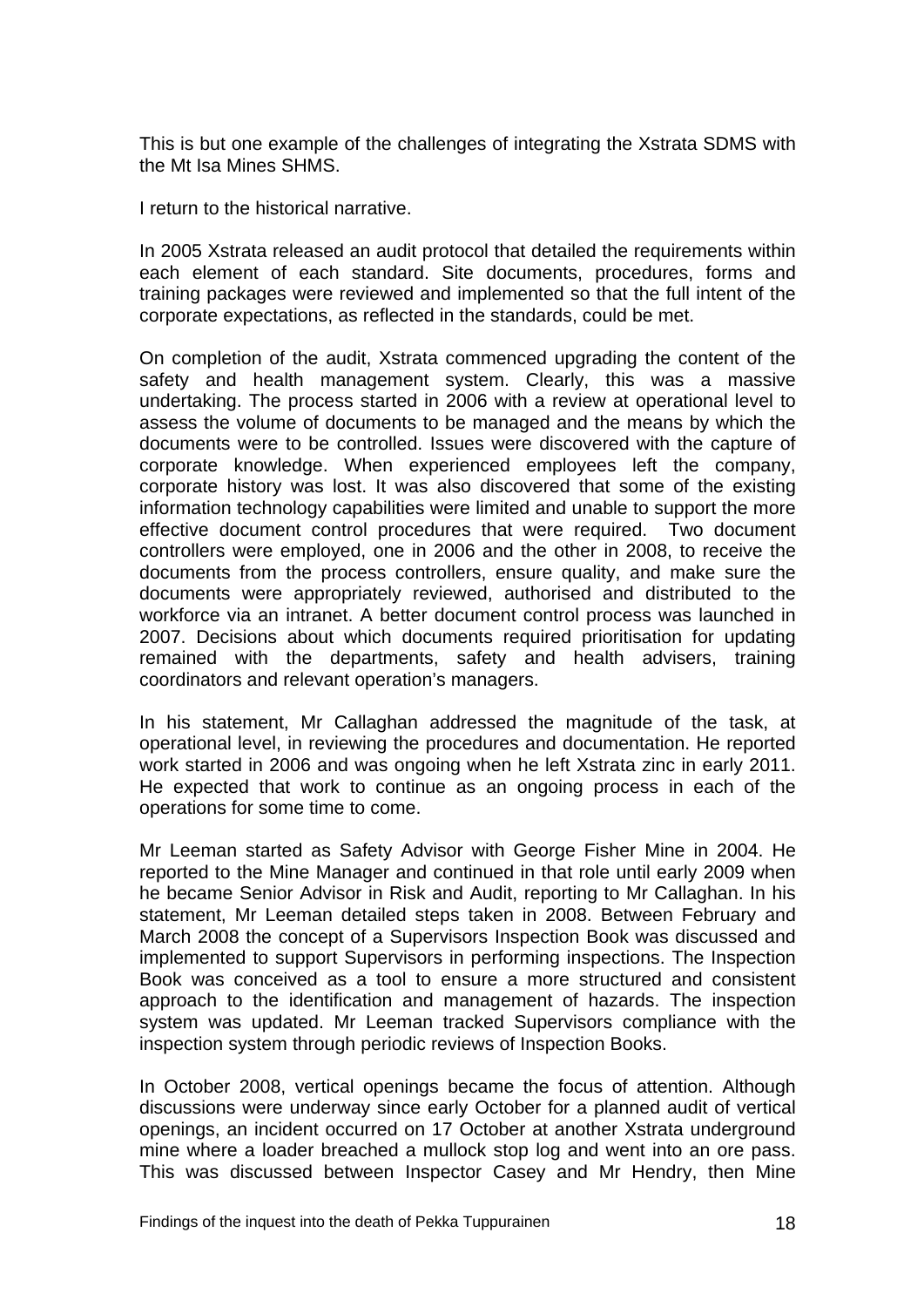Manager. The incident involved a loader entering an ore pass and there was discussion about the use of steel stop logs at such sites. Mr Hendry requested Mr Leeman to arrange for a risk assessment of vertical openings including stopes. The risk assessment was planned as a precursor to an operational review. I note an ore pass is a different type of vertical opening in comparison to a stope. That risk assessment was undertaken.

It seems that the earlier incident flagged the need to prioritise the review of backfill procedures and documentation.

In February 2009 Mr Callaghan asked Mr Leeman to conduct an audit of backfill risk assessments. It was completed on 11 February. He attended the site where a backfilling operation was being performed. He recalled the procedure in place at the time was PRO 34-03-04 and SWI 7453009, the same documents in place at the time of Mr Tuppurainen's death. Mr Leeman reported to Mr Callaghan as follows:

#### Procedures

Both SWI 7453009 and PR0-340304 are dated and due for revision (the SWI shows workers using a mucker bucket as an anchor point for fall prevention).

Any common or standard hazards and controls which regularly appear in the majority of backfill risk assessments should be included in any revised documents.

Then later in his report:

Practice

- It was evident that the risk assessment had been communicated to the Mucker we visited today, Corey Owens, at 2FWN53 8L Corey was in the process of backfilling HMR.
- PR0-340304 Backfilling Stopes is not followed strictly and the procedure in practice is modified by different operators to varying degrees, due in part to the age of the procedure and developments in equipment and methods over the years.
- There was no rill established on this stope
- There was no steel stop log in place
- There was an earthen bund in place
- There was a marker pole on the wall in line with the earthen bund
- There was no flashing light in place

There was no reference to dump and push. At the inquest, Mr Leeman was unable to recall how the backfilling operation was performed. In any event, and more importantly, his report acknowledged the absence of a steel stop log and the use instead of an earthen bund where no rill was established.

There was no doubt at this stage in the minds of the safety managers that the procedures for backfilling required review. That review did not occur before this incident. It is impossible to assess whether this review should have been given earlier attention or higher priority compared to possibly many other operational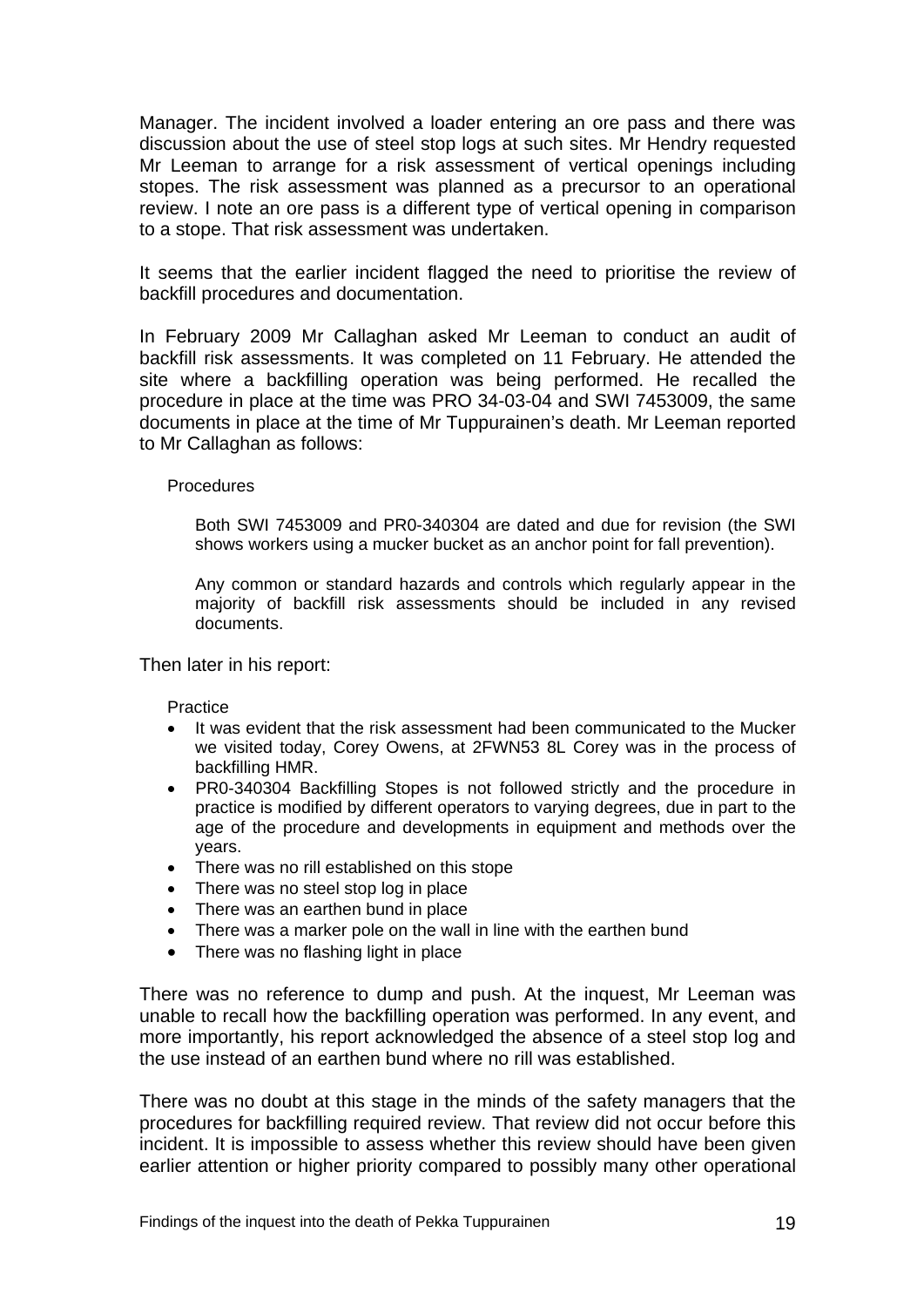procedures requiring review. In any attempt to consider the timeliness of Xstrata's response to the need for review of the backfilling procedure would require a retrospective audit to establish the state of the safety management system as at 2003 and progress made in integrating and reviewing the systems to 2008. This is a near impossible undertaking and not one that Mines or this coronial investigation could undertake. Clearly, Xstrata was aware of the need to review the backfilling operational procedures and was working steadily towards that goal.

We have already seen what Xstrata did in the aftermath of the death of Mr Tuppurainen to address the hazards of inadvertent entry into a stope. The new backfilling procedure has already been addressed, as has the use of an engineering control in the form of steel stop logs. In the broader context of vertical openings, there are 47 newly developed documents comprising procedures, forms, assessment packages and safe work instructions guiding safety.

Mr Hearn, Chief Operating Officer, Xstrata Zinc Australia, reported that the 2008 and 2009 risk register did not specifically reference working in close proximity to vertical openings as a risk. The view had been taken that this was covered under the "fall from height by a person resulting in serious injury or fatality" and "ground failure" risks; which were included in the risk register. Following the incident, the risk of working in proximity to vertical openings was specifically included. The risk refers to the potential for personnel, machinery and equipment to fall into passes or stopes.

The training and assessment packages were updated and now specifically refer to vertical openings as hazards which may arise when during mucking operations.

Mr Hearn also reported on advances made in the remote operation of a loader by a person either on the surface or underground using a combination of onboard computers, cameras, lasers and operator software. This initiative removes the requirement for a loader operator in the cabin while backfilling. This is a capital intensive initiative costing approximately \$380,000 per unit (excluding infrastructure and consoles) with about 10 currently operating. Mt Isa Mines has also invested heavily in a research project involving proximity detection as a means of vertical edge protection and collision avoidance. However, trials revealed some shortcomings with the software and hardware. Although the mine spent approximately \$950,000 on the proximity detection trials, it now has sourced alternative software and hardware, which it has committed to implementing. The opportunity was taken to effect other improvements. A review was conducted of all job description and action plans for managers. All positions from senior management to operational supervisors now have detailed job descriptions defining their responsibilities relevant to safety. The auditing processes have been refined, and include annual as well is triennial audits conducted by third parties external to the company.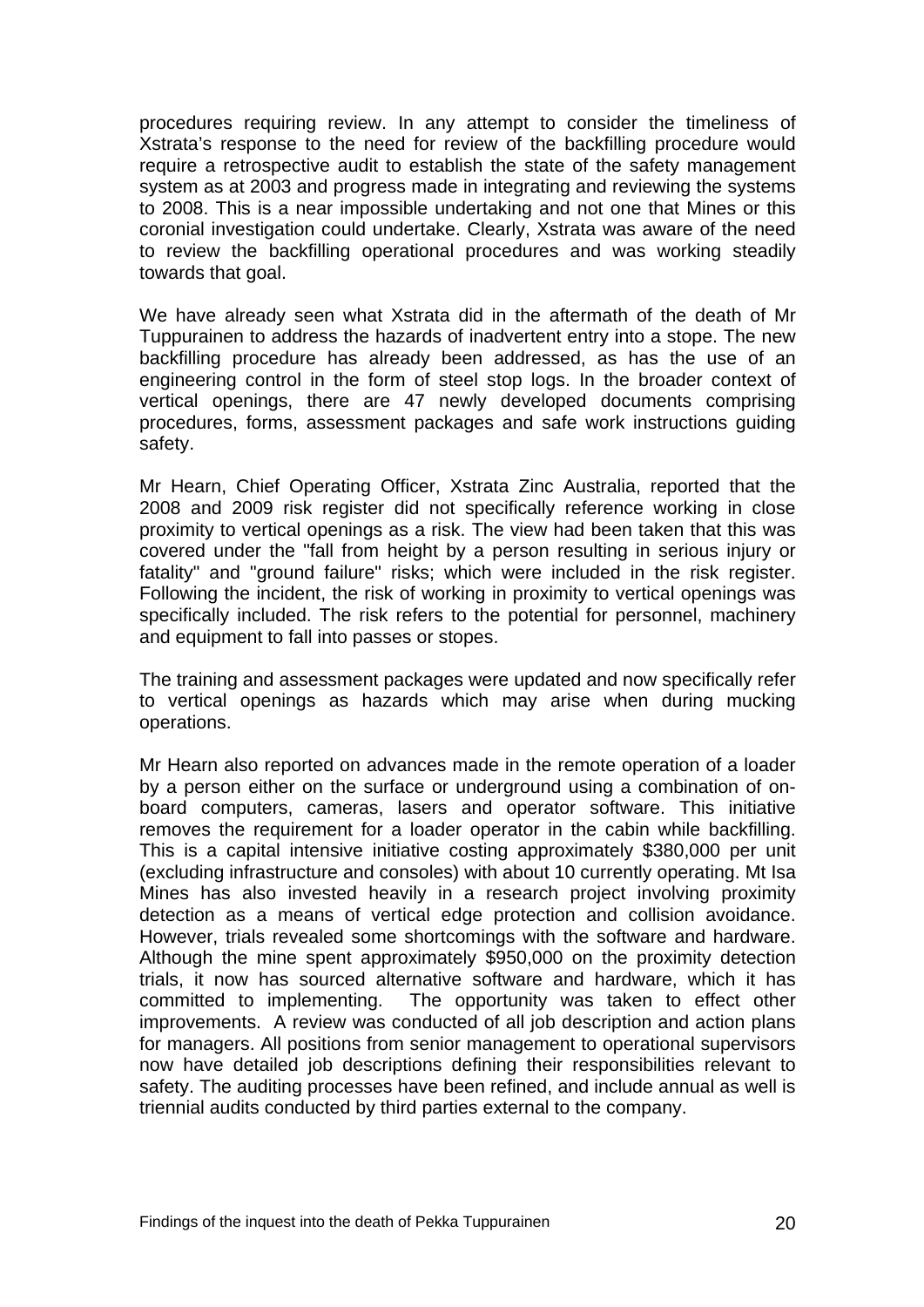# **Findings required by s45**

| Identity of the deceased | Pekka Tuppurainen                                                        |
|--------------------------|--------------------------------------------------------------------------|
| Date of death            | 19 May 2009                                                              |
| <b>Place of death</b>    | George Fisher Mine, 20km north of Mt Isa                                 |
| <b>Cause of death</b>    | 1(a) traumatic asphyxia, due to a<br>(b) mine accident (loader operator) |

#### **How he died** –

- 1. Mr Tuppurainen was operating a loader during the course of backfilling when the loader went over the edge and into the stope. It fell a considerable distance before coming to rest partly buried in the backfill material. Mr Tuppurainen died almost immediately due to traumatic asphyxiation. His body was found in the cabin of the loader and surrounded by the backfill material.
- 2. Xstrata plc was the owner of Mt Isa Mines Ltd, the operator of the mine and employer of Mr Tuppurainen.
- 3. The backfilling of this stope was risk assessed with a focus on rock geology and stability. The conventional backfilling procedure involved a loader dumping over an earth stop log until the rill was level with the floor of the drive and then the stop log was advanced across the top of the rill to the level of the floor on the other side. In this manner, the earth stop log acts as a safety barrier preventing inadvertent entry into the stope. However, for geotechnical reasons, what was described as an additional control measure was specified in the risk assessment known called dump and push. Instead of dumping over the stop log, the loader operator dumps the backfill material at the front of the stop log and pushes it into the stop log so the back of the stop log falls into the stope. This method puts a further distance between the front wheels of the loader and the edge of the stope.
- 4. While I find that Mr Tuppurainen and the loader accidentally entered the stope, I am unable to find what Mr Tuppurainen was specifically doing or how he was performing dump and push when the loader entered the stope. A number of possibilities were explored during the inquest and none is more likely than the other.
- 5. Following this incident, Xstrata reviewed the backfilling procedure and decided to use temporary steel stop logs whenever backfilling involved vertical edges.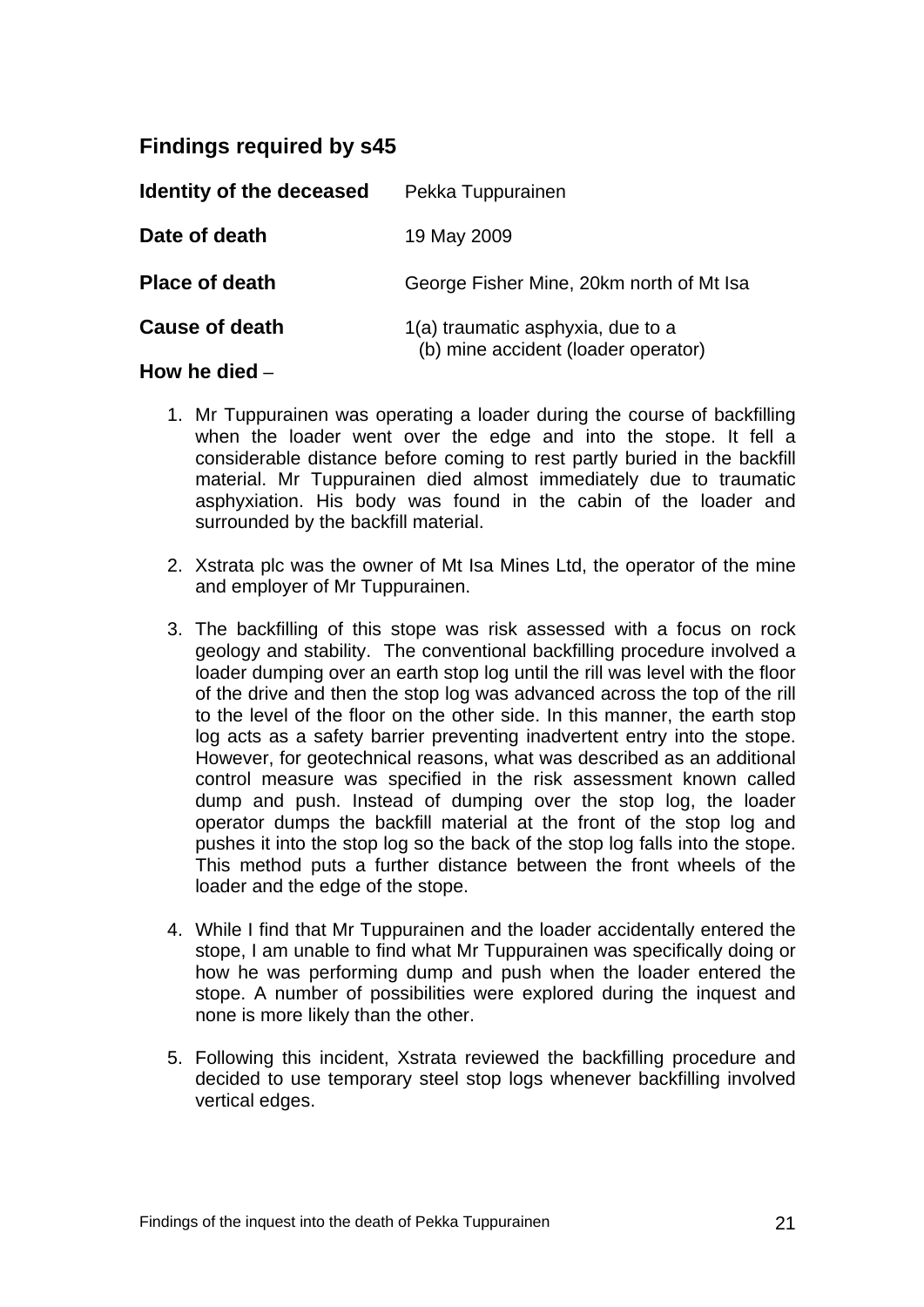- 6. In the months prior to this incident, Xstrata had identified a need to review the backfilling procedure and in particular, a need to consider the use of temporary steel stop logs in this mine.
- 7. If a temporary steel stop log was in place while Mr Tuppurainen was backfilling, his death is likely to have been avoided.
- 8. I was unable to determine whether the potential use of temporary steel stop logs should have been identified earlier than February 2009 or whether the review of the backfill procedure should have been given earlier or higher priority. Xstrata was working through the integration of its management system with Mt Isa Mines safety management system and was progressively reviewing all operational documentation. In the course of this review, it identified issues with the backfill procedure. In any event, I am unable to determine whether any such review would have been completed and new procedures implemented before this fatality. Changes to safe working procedures often taken many months, if not years, to fully implement.
- 9. At an operational level, Xstrata has made major capital investments in exploring the potential benefits of new technology to mitigate the risks to personnel working near vertical openings. Although it has experienced some set backs to these programs, it continues to invest financially in this direction.
- 10. Remedial action was not limited to an operational level. Opportunities for improvement relevant to safety were identified and actioned throughout the management system.
- 11. I am satisfied that, between the Mines Inspectorate and Xstrata plc, all required remedial action has been taken to reduce the risk of a fatality through inadvertent entry of a loader into a stope. The lessons to be learnt were identified and disseminated to the mining industry. No further action is required.

Accordingly, there are no recommendations.

I close the inquest.

Kevin Priestly Coroner

**Cairns** 20 August 2013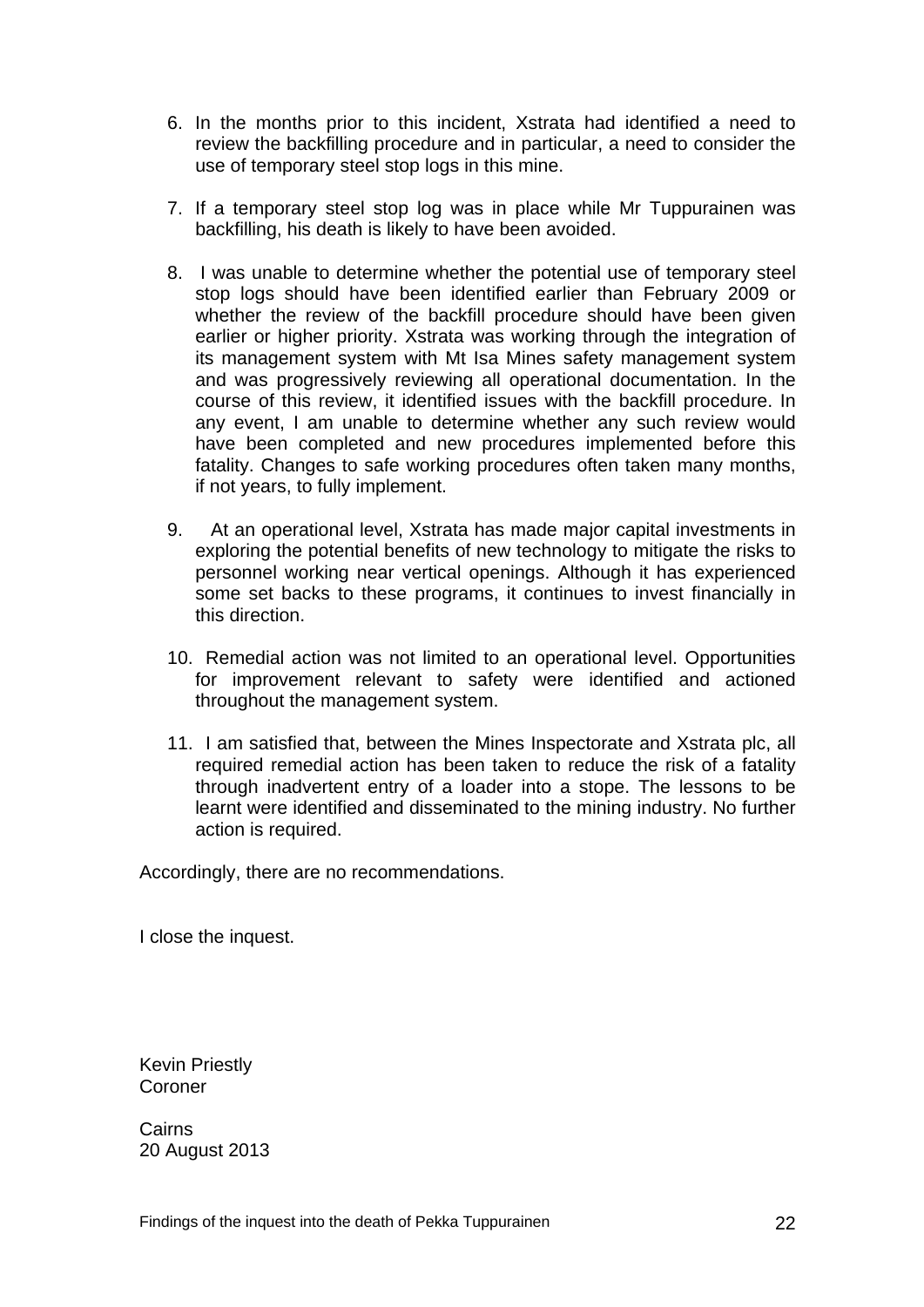#### **Appendix to Findings**



This photograph depicts a view of the edge of the stope with temporary lighting in place. This is the perspective that Mr Tuppurainen would have had in view when he approached the stope. The location of the candy pole and flicker light is shown on the left side. These are reference marks placed by the operator to assist in determining the edge or location of the stop log. The reader should also note the identification of the foot wall to the left and hanging wall to the right.



The above photograph was taken from the opposite side of the void looking back to the edge over which the loader entered the stope.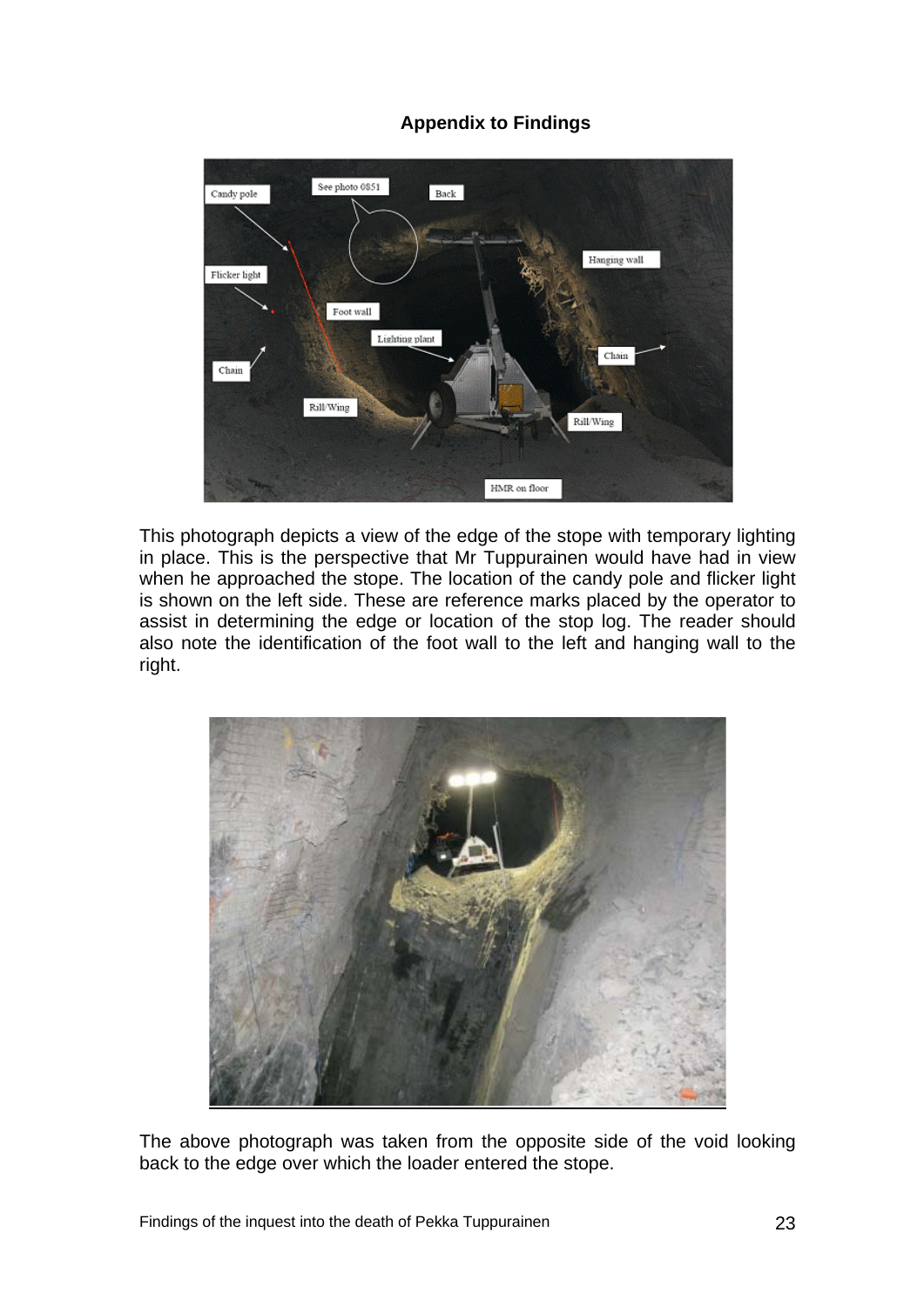<span id="page-24-0"></span>

**The following sections explains the bench stoping life cycle, the backfilling method, the backfilling product, the stope being filled and the equipment in use.**

# **9.1.1 Bench Stoping**

The bench stoping method is suited to the mining of narrow vein steeply dipping orebodies. The method entails the development mining of a drive to the extremes of the ore body on two levels (along strike) and then extracting the ore body in between on a retreat basis by drilling down holes, blasting and leaving pillars at appropriate intervals. The section of ore taken out between pillars is referred to as a panel. The panels are only of a small tonnage and production rates are reliant on a quick turnover including backfilling of the voids created. The mining sequence is from the bottom upwards.

The benching method at GFS follows the following sequence<sup>[5](#page-24-0)0</sup>:

- 1. Outline the geology, plan and risk assess the development drives and issue a Primary Development Design (PDD).
- 2. Mine the extraction (or mucking) drive off the crosscut access to the extent of the ore body with the appropriate ground support pattern. Drive dimensions are normally 5 metres high x 5 metres wide but the width can be wider at times following the width of the orebody.
- 3. Mine the drilling drive above from the crosscut access to the extent of the ore body with the appropriate support pattern



**Figure 3 Schematic Cross Section Looking North** 

- 4. The drives are mapped by geology and level plans are created.
- 5. A stope design is undertaken which considers geological information and geotechnical design specifications which includes, spans, pillar locations, tramming routes and tipping points.
- 6. Survey mark up of drill ring spacings on the drilling (top) horizon.
- 7. The stope is then drilled out with down holes by a production drill rig
- 8. A firing and mucking risk assessment is conducted by a multidisciplinary group
- 9. The slot area which is close to the back end of the stope is then fired in lifts (sections) up to the crown (breakthrough) shot which is a minimum of 8m.
- 10. As soon as the crown is through, the remaining rings are fired in one or two additional shots.

1

<sup>50</sup> Appendix 1 – ROI Mr. J. GROBLER, 4 August 2009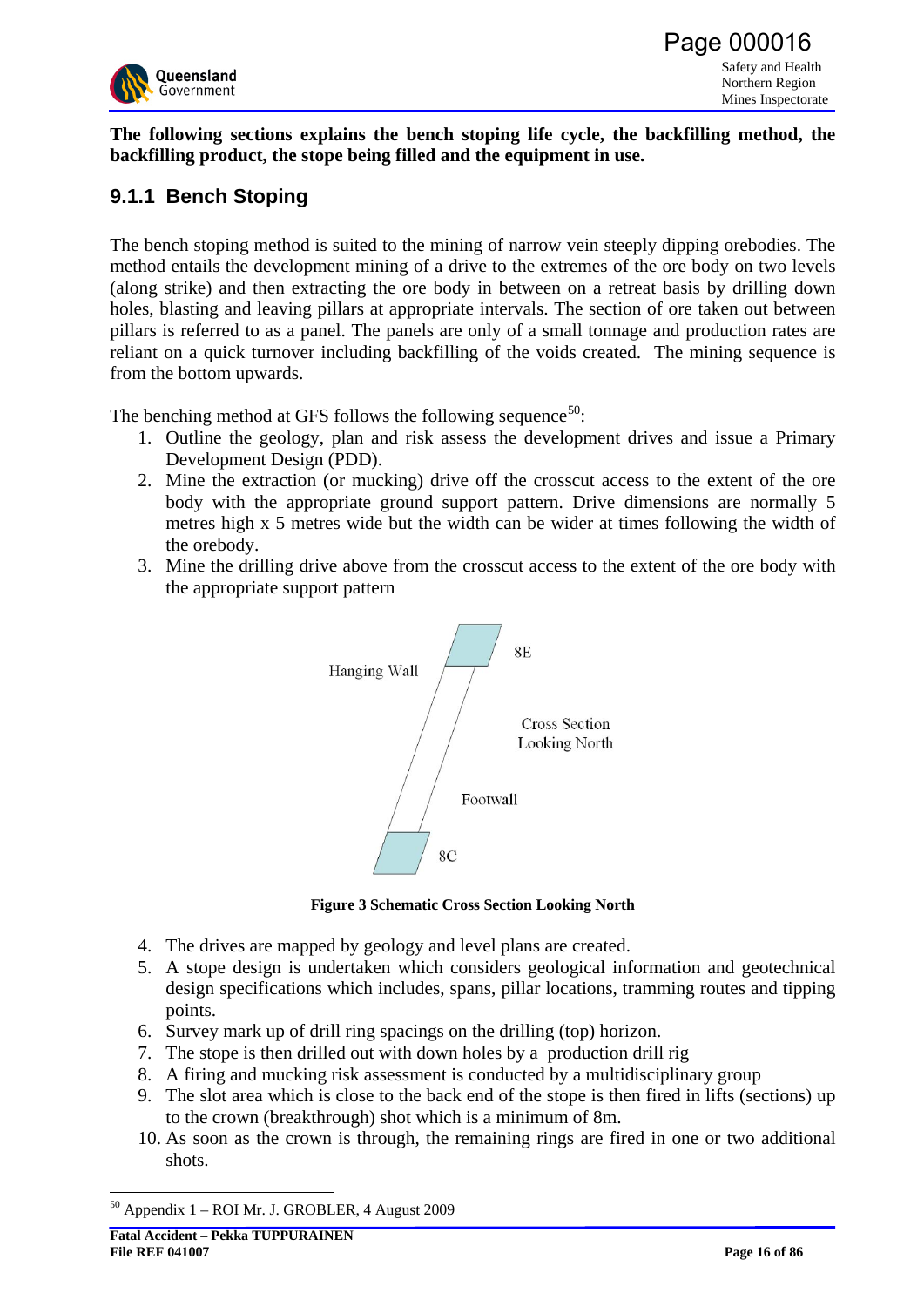



**Figure 4. Schematic Cross Section Looking East** 

- 11. The stope is mucked out by a loader from the drawpoint on the mucking horizon either conventionally, tele-remote or by line–of–sight remote.
- 12. The stope is inspected for ore mining completion by operational personnel and this is then confirmed by the geology section
- 13. A CMS is conducted. This is a computerised survey pickup of the void undertaken by surveyors.
- 14. A backfill risk assessment is conducted by a multidisciplinary group
- 15. Backfill material is tipped from the top horizon until the stope is full

As part of bench design, pillars of 4 to 5 metres are designed between panels based on geotechnical stability and other design criteria. Extraction is mainly done on a retreat basis, but backfill could be on an advance or a retreat basis depending on specific circumstances.

# **9.1.2 The Backfilling Method**

Mr. TUPPURAINEN's task was to remove HMR material from the L54 Fill Pass on 8E Sublevel and deposit it into the empty stope void of 7N53 panel 2. This process, which progressively fills the void is known as backfilling. It is normally done conventionally (not by remote control) as it is quicker and gives the ability for closer visual assessment of the ongoing filling progress.

L54 Pass extends from the surface to 8E, with the pass filled with HMR tipped in from the surface. Normally a stope would be backfilled from the side on which the stope is retreating, because there is usually no access to the opposite side. In this situation there was access because of an additional crosscut between the drives. It was also a shorter route for the loader to go to the northern edge to tip instead of what would have been the usual tipping edge on the southern side.

Backfilling is a repetitive task, in this case driving (conventional operation) into L54 and picking up a bucket of HMR, reversing out and driving forwards around to the stope, a distance of some 110 metres, dump the bucket and then reverse back around to L54 and repeat the activity. The drive where the backfill material was sourced ran parallel to the stope void drive.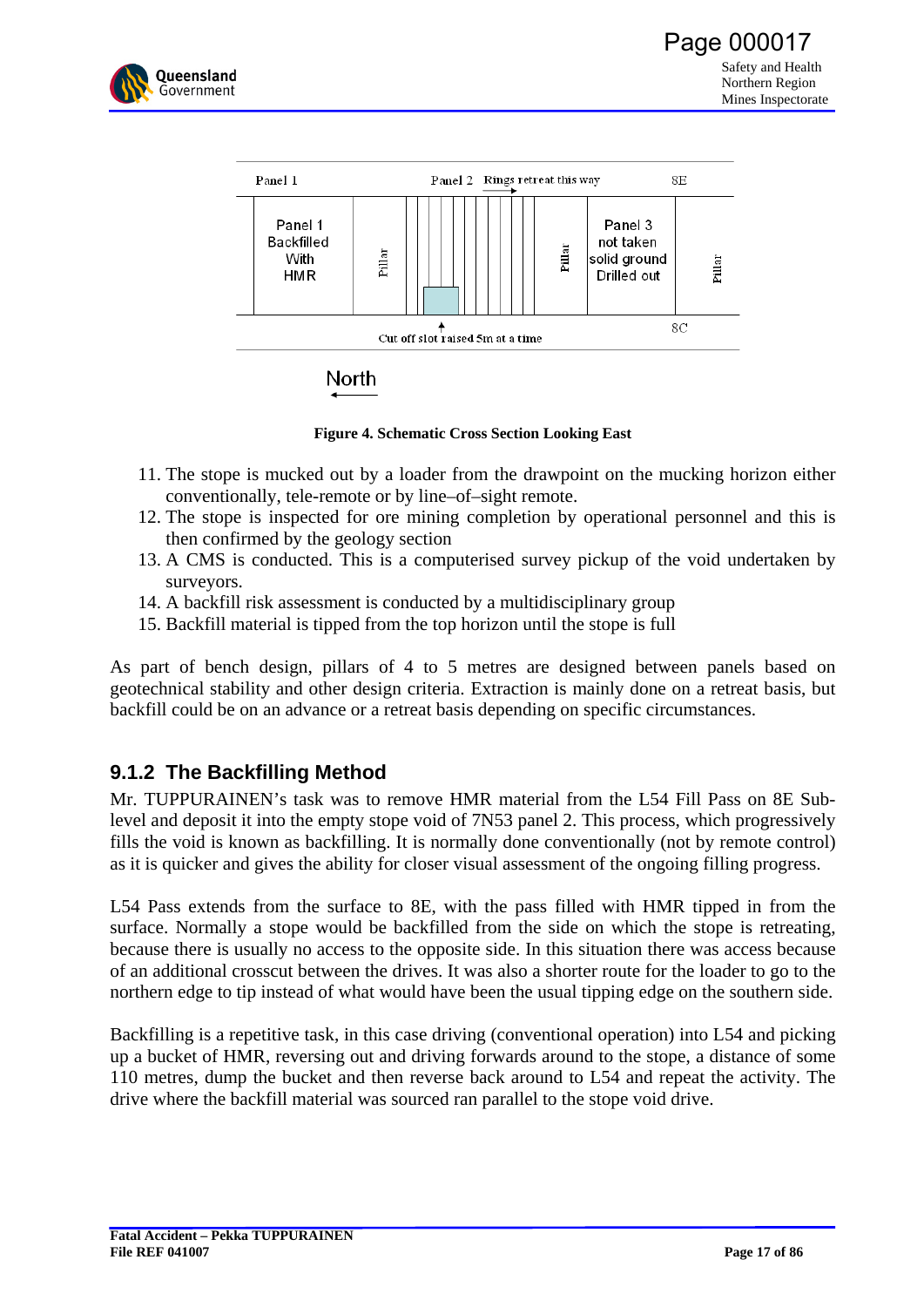



#### Plan of 8E level indicating route of travel for Loader 10

**Figure 5. Schematic Plan View of 8E Sublevel Indicating Route of Travel of Loader LD10** 

As the edge being tipped over involved a sheer vertical drop, (in this case 29 metres by the footwall bedding to the floor of 8C Sublevel), it was normal for a mullock (waste rock) stoplog (or barrier) to be used until a rill is established up to the stoplog. The stoplog would then be advanced to progressively fill the void to the level (8E Sublevel in this instance).









**Figure 6. Illustration of Bench Stope Backfilling** 

Tipping to an edge that would be used for an extended period of time, such as a larger stope or pass, may mean a more substantial engineered barrier would be installed such as a reinforced concrete or steel barrier.

# **9.1.3 The Backfill Product**

The product being used to backfill 7N53 Panel 2 was Heavy Medium Reject (HMR) which is the reject (or waste) material from the Heavy Medium Plant (HMP) at the Zinc Lead Concentrator in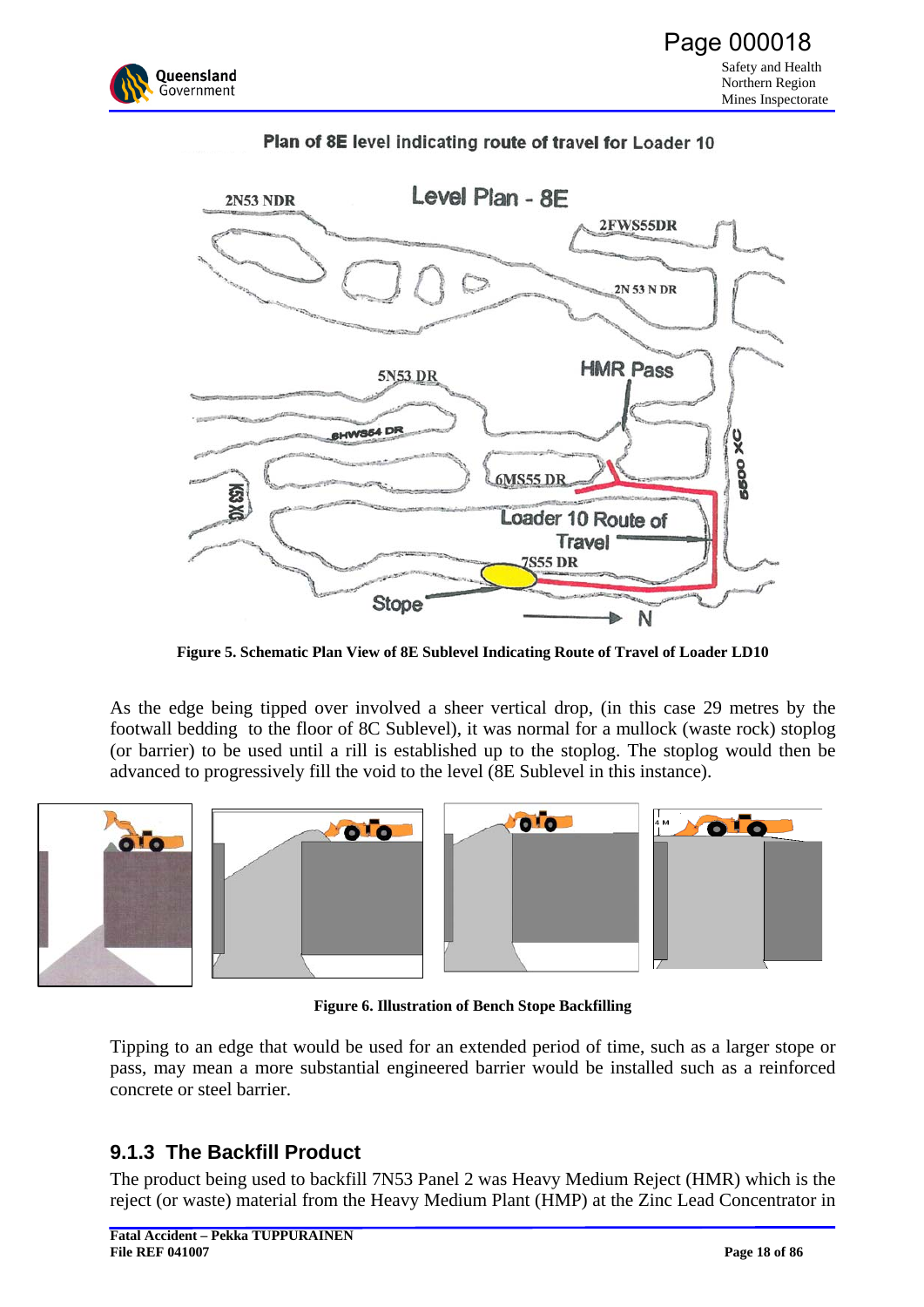<span id="page-27-0"></span>

Mount Isa. HMR has a relatively uniform size of  $=$ <15mm and does not have significant fines to bind and is therefore relatively free flowing.

HMR is stockpiled and transported to the mine from Mount Isa by back loading the ore transport trucks and is used for a number of purposes, in this case as backfill for a mined underground void. $51$ 

98% of the GFS mining voids are filled with HMR



**Xstrata Photo No. 0722 depicts HMR**

# **9.1.4 7N53 Panel 2, 8E to 8C Sublevels**

7N53 Panel 2 was the second of 5 panels to be taken in the 7N53 Bench, 8E-8C. The panel was designed to have a span of 13 metres and a vertical height of 24 metres.<sup>[5](#page-27-0)2</sup>



**Figure 7. Schematic Cross Section Looking East** 

<sup>1</sup> 51 Appendix 2.11 – Letter from Mr. B. CALLAGHAN 29 June 2009

 $52$  Appendix 2.12 – Bench Note For 7N53 P2 8C-8E, Section 4, April 2009